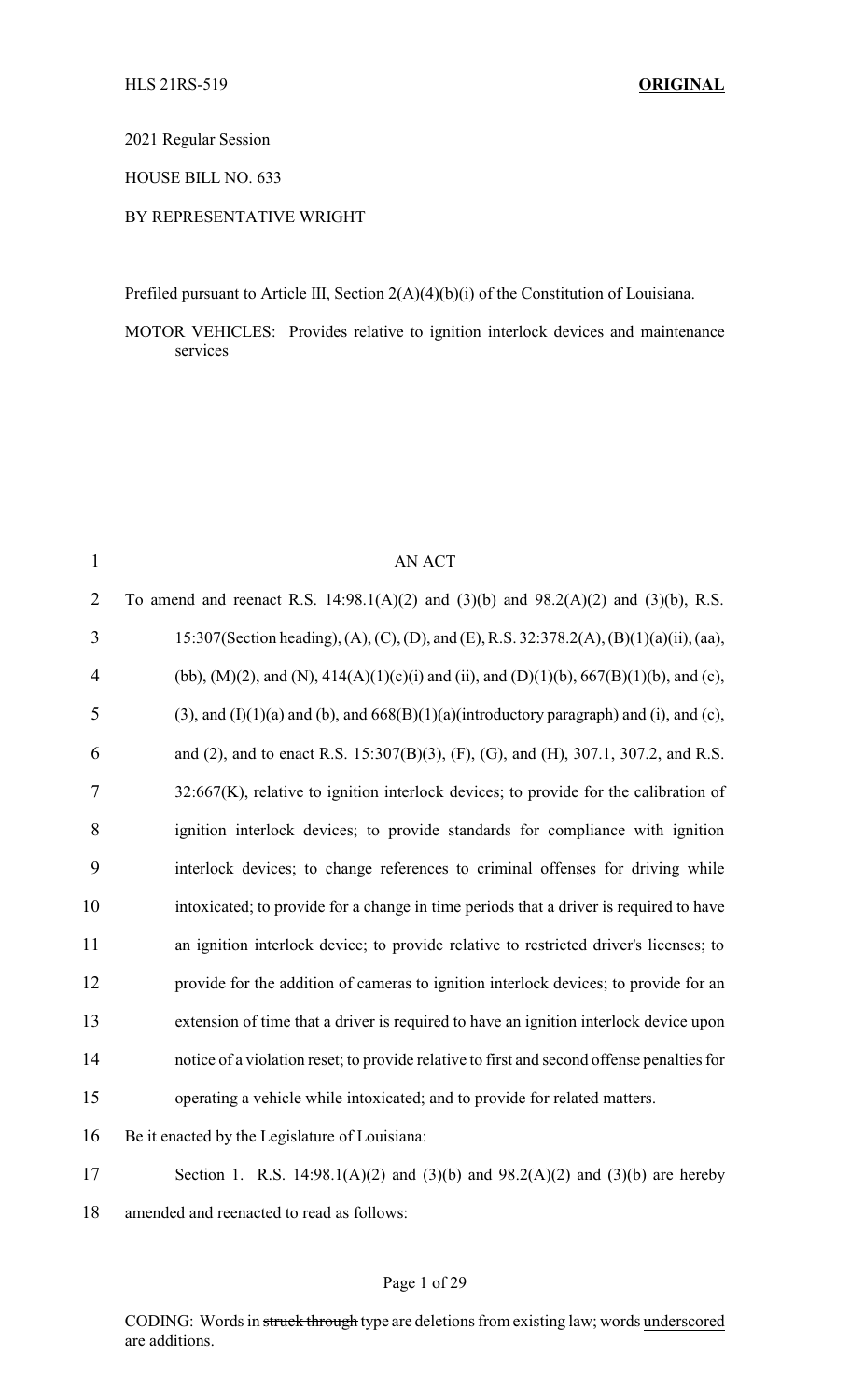§98.1. Operating while intoxicated; first offense; penalties

| $\overline{2}$ | A.                                                                                    |
|----------------|---------------------------------------------------------------------------------------|
| 3              | $\ast$<br>$\ast$<br>$\ast$                                                            |
| 4              | $(2)(a)$ If the offender had a blood alcohol concentration of 0.15 percent or         |
| 5              | more but less than 0.20 percent by weight based on grams of alcohol per one hundred   |
| 6              | cubic centimeters of blood, at least forty-eight hours of the sentence imposed        |
| 7              | pursuant to Paragraph (1) of this Subsection shall be served without the benefit of   |
| 8              | parole, probation, or suspension of sentence, and is to be served in addition to any  |
| 9              | sentence of imprisonment imposed pursuant to Subparagraph $(1)(a)$ of this            |
| 10             | Subsection, provided that the total period of imprisonment upon conviction of the     |
| 11             | offense, including imprisonment for default in payment of a fine or costs, shall not  |
| 12             | exceed six months.                                                                    |
| 13             | (b) In addition to any penalties imposed under this Section, upon conviction          |
| 14             | of a first offense violation of R.S. 14:98, if the offender had a blood alcohol       |
| 15             | concentration of 0.15 percent or more by weight based on grams of alcohol per one     |
| 16             | hundred cubic centimeters of blood, the driver's license of the offender shall be     |
| 17             | suspended for two years                                                               |
| 18             | (3)                                                                                   |
| 19             | $\ast$<br>∗<br>$\ast$                                                                 |
| 20             | (b) In addition to any penalties imposed under this Section, upon conviction          |
| 21             | of a first offense, if the offender had a blood alcohol concentration of $0.20$ 0.15  |
| 22             | percent or more by weight based on grams of alcohol per one hundred cubic             |
| 23             | centimeters of blood, the driver's license of the offender shall be suspended for two |
| 24             | years.                                                                                |
| 25             | $\ast$<br>∗<br>$\ast$                                                                 |
| 26             | §98.2. Operating while intoxicated; second offense; penalties                         |
| 27             | A.                                                                                    |
| 28             | ∗<br>∗<br>$\ast$                                                                      |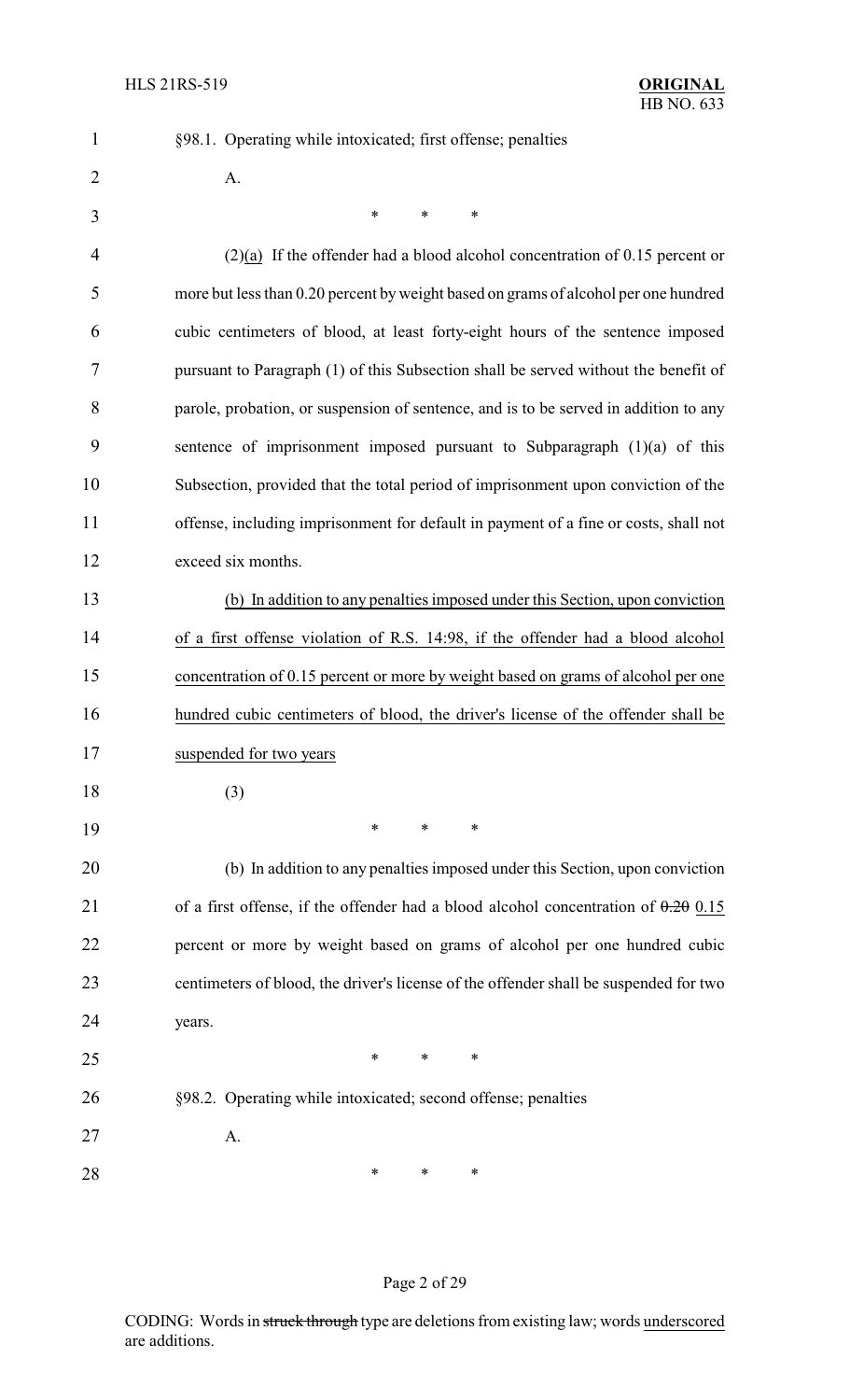| 1              | $(2)(a)$ If the offender had a blood alcohol concentration of 0.15 percent or               |
|----------------|---------------------------------------------------------------------------------------------|
| $\overline{2}$ | more but less than 0.20 percent by weight based on grams of alcohol per one hundred         |
| 3              | cubic centimeters of blood, at least ninety-six hours of the sentence imposed               |
| $\overline{4}$ | pursuant to Paragraph (1) of this Subsection shall be served without the benefit of         |
| 5              | parole, probation, or suspension of sentence.                                               |
| 6              | (b) In addition to any penalties imposed under this Section, upon conviction                |
| 7              | of a second offense violation of R.S. 14:98, if the offender had a blood alcohol            |
| 8              | concentration of 0.15 percent or more by weight based on grams of alcohol per one           |
| 9              | hundred cubic centimeters of blood, the driver's license of the offender shall be           |
| 10             | suspended for four years.                                                                   |
| 11             | (3)                                                                                         |
| 12             | $\ast$<br>∗<br>∗                                                                            |
| 13             | (b) In addition to any penalties imposed under this Section, upon conviction                |
| 14             | of a second offense violation of R.S. 14:98, if the offender had a blood alcohol            |
| 15             | concentration of $0.2\theta$ 0.15 percent or more by weight based on grams of alcohol per   |
| 16             | one hundred cubic centimeters of blood, the driver's license of the offender shall be       |
| 17             | suspended for four years.                                                                   |
| 18             | $\ast$<br>*<br>∗                                                                            |
| 19             | Section 2. R.S. 15:307(Section heading), (A), (C), (D), and (E) are hereby amended          |
| 20             | and reenacted and R.S. 15:307(B)(3), (F), (G), and (H), 307.1, and 307.2 are hereby enacted |
| 21             | to read as follows:                                                                         |
| 22             | §307. Ignition interlock devices; installation, calibration, and certification              |
| 23             | A. As used in R.S. 15:306, "ignition interlock device" means a constant                     |
| 24             | monitoring device that prevents a motor vehicle from being started operated at any          |
| 25             | time without first determining the equivalent blood alcohol level of the operator           |
| 26             | through the taking of a breath sample for testing. The system shall be calibrated so        |
| 27             | that the motor vehicle may not be started if the blood alcohol level of the operator,       |
| 28             | as measured by the test, reaches a level established by the court and consistent with       |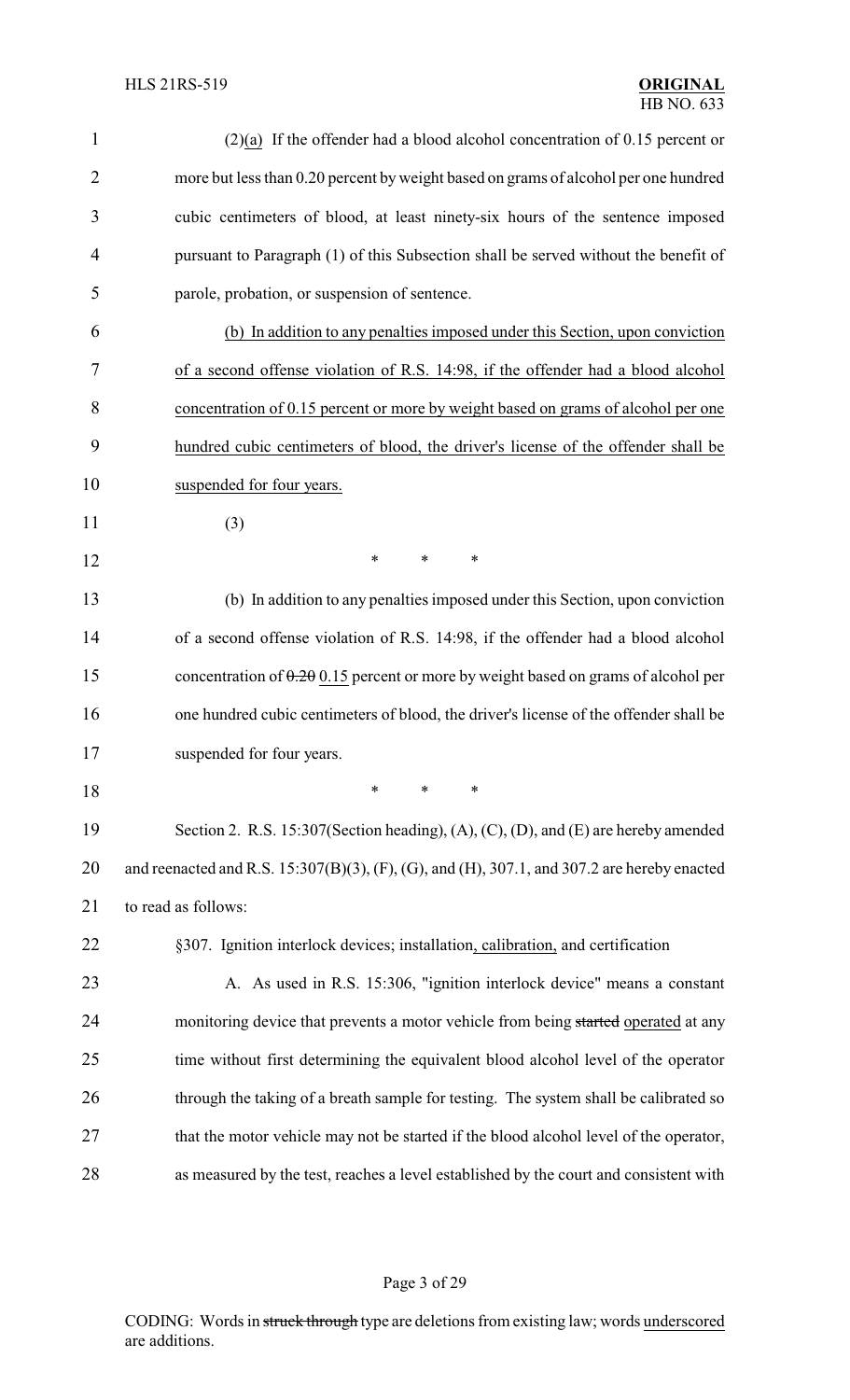| $\mathbf{1}$ | the rules promulgated by the secretary of the Department of Public Safety and           |
|--------------|-----------------------------------------------------------------------------------------|
| 2            | Corrections, hereafter referred to as the "secretary".                                  |
| 3            | <b>B.</b>                                                                               |
| 4            | $\ast$<br>$\ast$<br>∗                                                                   |
| 5            | $(3)(a)$ An ignition interlock device shall be calibrated for accuracy by using         |
| 6            | a dry gas alcohol standard with an alcohol reference value between .020 and .050        |
| 7            | $g/210L$ .                                                                              |
| 8            | (b) The calibration process shall consist of the following procedures:                  |
| 9            | (i) Prior to introducing a reference sample into a device, a three second purge         |
| 10           | must be expelled from the dry gas standard if using greater than six inches of open     |
| 11           | tubing.                                                                                 |
| 12           | (ii)(aa) For an "as found" check to introduce the sample into the device                |
| 13           | without an adjustment for accuracy, the test must be conducted prior to any             |
| 14           | adjustment for accuracy and the results must be recorded on the data logger.            |
| 15           | (bb) The accuracy check shall consist of reference checks with the result of            |
| 16           | each individual check being within plus or minus $0.005$ g/210L of the reference        |
| 17           | value introduced into the ignition interlock device                                     |
| 18           | Any ignition interlock device that does not pass calibration after<br>(iii)             |
| 19           | adjustment shall be removed from service, and the serial number of the device kept      |
| 20           | on record for three years. An ignition interlock device removed from service for        |
| 21           | failing calibration shall only be placed back in service by the device's manufacturer   |
| 22           | if it meets the standards as provided for in this Chapter. All repairs shall be         |
| 23           | documented and kept in the record for three years.                                      |
| 24           | The secretary shall formulate and promulgate a set of rules and<br>$\mathbf{C}$ .       |
| 25           | regulations for the proper approval, installation, and use of ignition interlock device |
| 26           | devices in full compliance with this Section and R.S. 15:306. The standards shall       |
| 27           | include, but not be limited to, requirements that the devices or systems:               |
| 28           | (1) Do not impede the safe operation of the vehicle.                                    |
| 29           | (2) Correlate with established measures of alcohol impairment.                          |

Page 4 of 29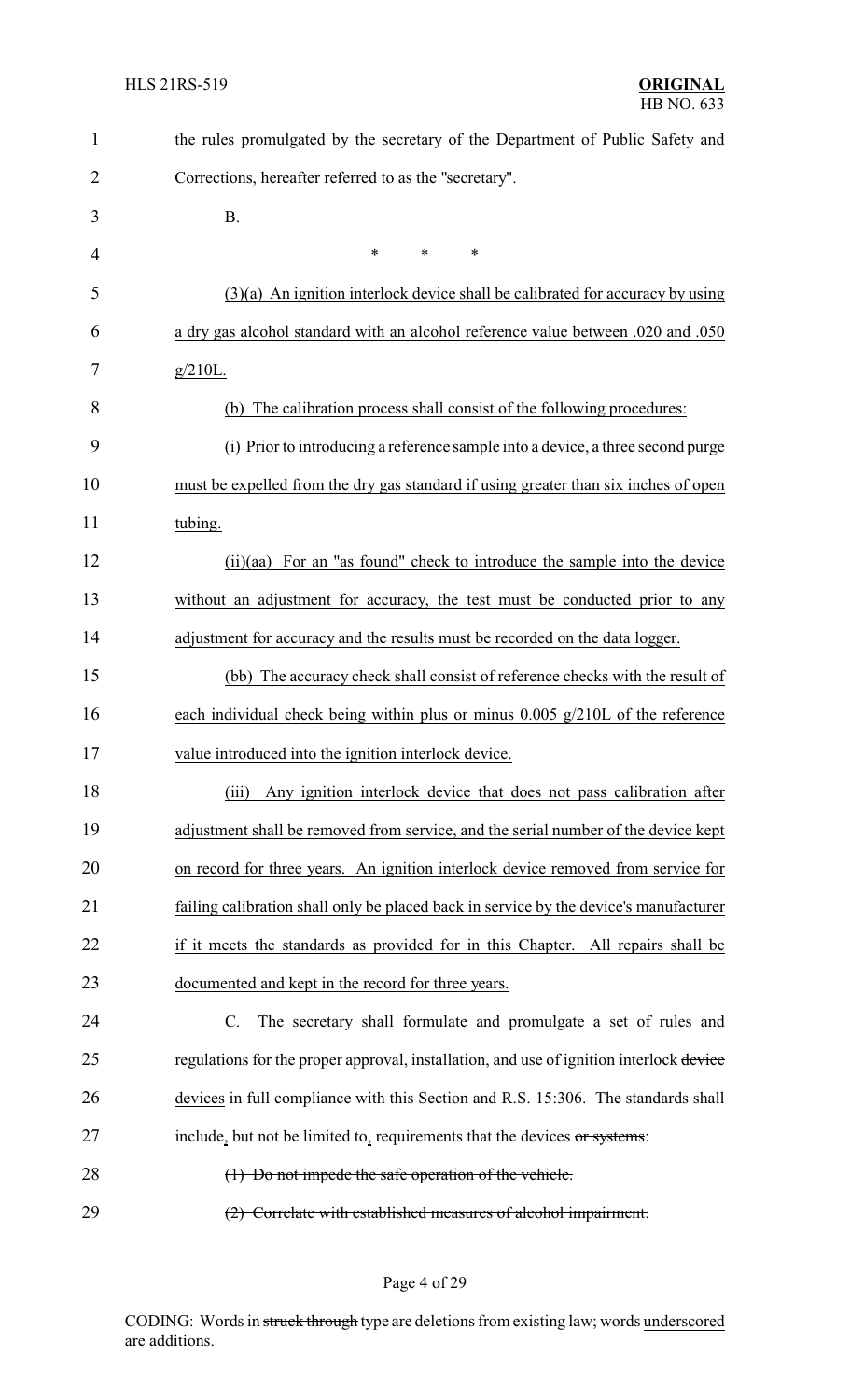| 1  | (3) Work accurately and reliably in an unsupervised environment.                    |
|----|-------------------------------------------------------------------------------------|
| 2  | (4) Resist tampering and give evidence if tampering is attempted.                   |
| 3  | (5) Are difficult to circumvent.                                                    |
| 4  | (6) Minimize inconvenience to a sober user.                                         |
| 5  | (7) Require a proper, deep lung breath sample or other accurate measure of          |
| 6  | blood alcohol content equivalence.                                                  |
| 7  | (8) Operate reliably over the range of automobile environments.                     |
| 8  | $(\theta)$ (1) Are manufactured by a party business entity who that will provide    |
| 9  | product liability insurance and a bond against malfunction of the device.           |
| 10 | (2) Are installed in such a manner that it shall not interfere with the normal      |
| 11 | operation of the vehicle after it is started.                                       |
| 12 | (3) Protect against compromise or circumvention and preserve evidence of            |
| 13 | such activity.                                                                      |
| 14 | (4) Are resistant to tampering.                                                     |
| 15 | Have the ability to work reliably and accurately in an unsupervised<br>(5)          |
| 16 | environment.                                                                        |
| 17 | (6) Are designed to permit a restart within three minutes of a stall or when        |
| 18 | the ignition has been turned off.                                                   |
| 19 | (7) Measure a person's breath-alcohol concentration by the delivery of a deep       |
| 20 | lung sample directly into the device.                                               |
| 21 | (8) Prevent operation of the vehicle if the breath-alcohol concentration of the     |
| 22 | sample introduced into the device exceeds 0.02g of alcohol per 210L of breath.      |
| 23 | Ensure the automatic and complete purge of residual alcohol before<br>(9)           |
| 24 | allowing subsequent tests.                                                          |
| 25 | (10) Allow a minimum of 1200ml or 1.2L of breath for an acceptable breath           |
| 26 | sample.                                                                             |
| 27 | Require a random retest as follows:<br>(11)                                         |
| 28 | (a) The first retest shall be required at a random variable interval within ten     |
| 29 | minutes of starting the vehicle's engine. Subsequent retests shall be required at a |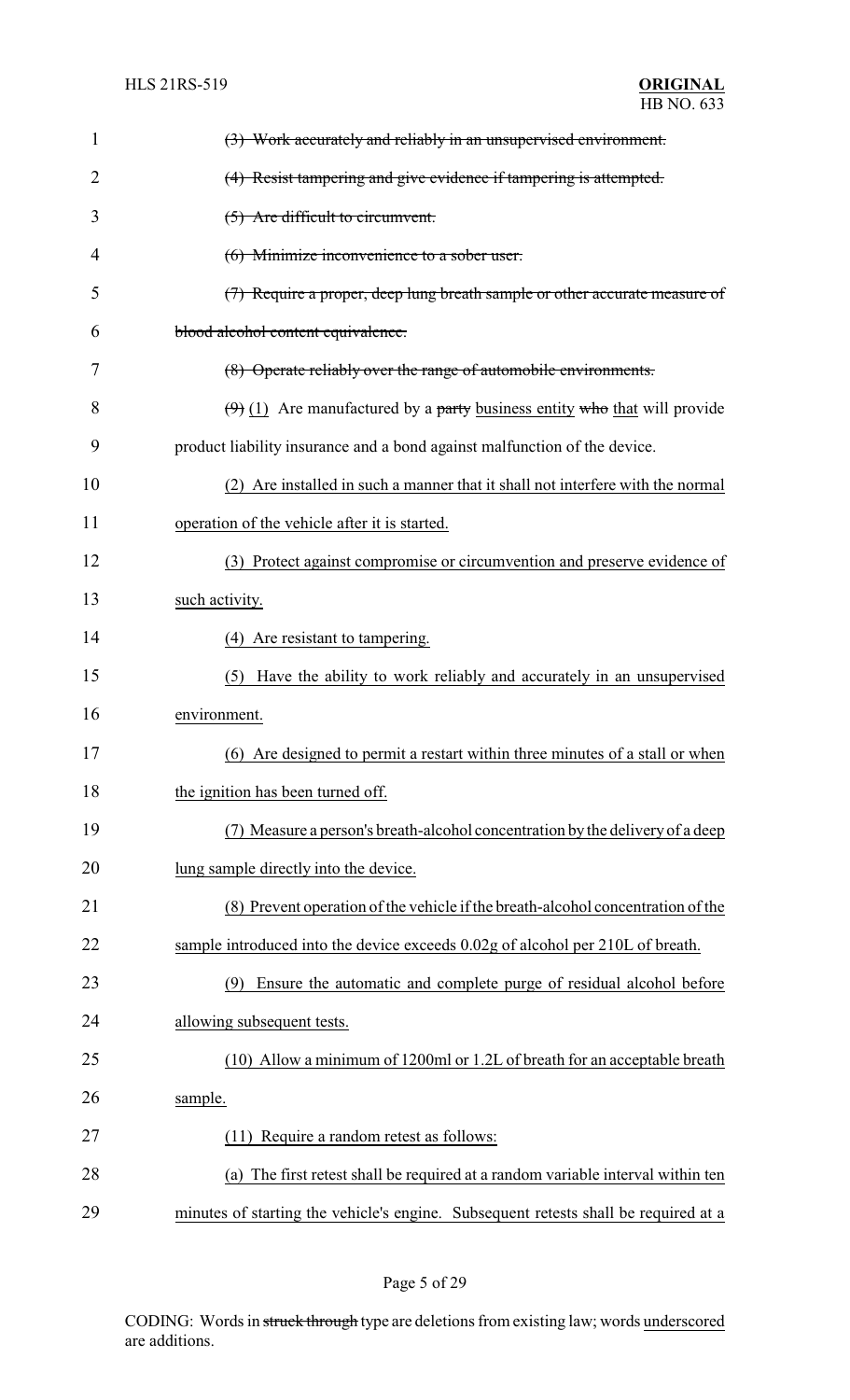| $\mathbf{1}$ | random variable interval ranging from ten to forty-five minutes from the previously       |
|--------------|-------------------------------------------------------------------------------------------|
| 2            | requested test for the duration of the travel.                                            |
| 3            | (b) The device shall allow five minutes for the retest to be completed during             |
| 4            | which the device will allow unlimited breath tests when a retest is in progress.          |
| 5            | (c) The retest set point value shall be the same as the alcohol set point.                |
| 6            | (d) A distinct audible or visual indicator shall come on to alert the driver that         |
| 7            | a retest is in progress. Once a retest is in progress, failure to deliver a breath sample |
| 8            | below the alcohol set point within the time frame allowed shall:                          |
| 9            | Activate the vehicle's horn to sound repeatedly, or activate a unique<br>(i)              |
| 10           | audible or visual indicator inside the passenger compartment of the vehicle until the     |
| 11           | engine is shut down.                                                                      |
| 12           | Record a retest violation in the data storage system.<br>(ii)                             |
| 13           | (iii) Disable the restart.                                                                |
| 14           | (e) If a circumvention is recorded, the random retest shall function as                   |
| 15           | prescribed in Paragraph $(C)(11)$ of this Section for the duration of travel.             |
| 16           | Include a supply of two disposable mouth pieces upon installation,<br>(12)                |
| 17           | designed to minimize the introduction of saliva into an ignition interlock device         |
| 18           | (13) Have all primary components, as identified by the Department of Public               |
| 19           | Safety and Corrections, office of state police, applied technology unit, with a unique    |
| 20           | serial number, which includes, but is not limited to, the storage device, handset, and    |
| 21           | camera.                                                                                   |
| 22           | Enter a permanent lockout if the ignition interlock device has not been<br>(14)           |
| 23           | calibrated and serviced within a period of thirty-five days subsequent to its             |
| 24           | installation or last calibration or inspection, whichever occurs first.                   |
| 25           | (15) Uniquely identify and record the following:                                          |
| 26           | Each time the vehicle has a start attempt or is actually started.<br>(a)                  |
| 27           | The results of all tests and retests violations.<br>(b)                                   |
| 28           | The length of time the vehicle was operated.<br>(c)                                       |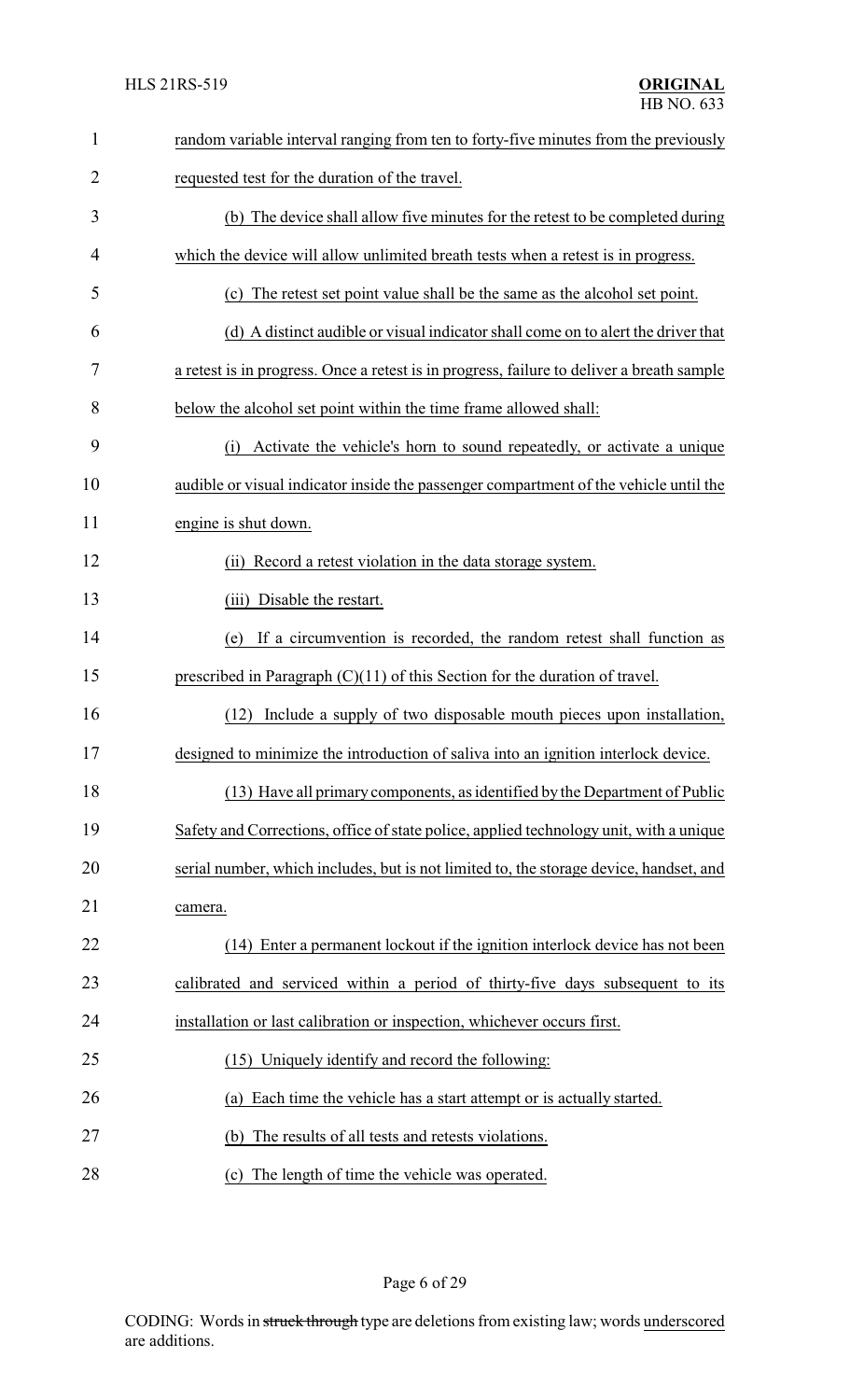| $\mathbf{1}$   | (d) Any indication of circumvention or tampering with the ignition interlock             |
|----------------|------------------------------------------------------------------------------------------|
| $\overline{2}$ | device or tests.                                                                         |
| 3              | (16) On or before January 1, 2022, the secretary shall require a restricted              |
| 4              | operator to wait five minutes before attempting to start the vehicle a second or third   |
| 5              | time, and thirty minutes prior to any subsequent attempts to start the vehicle after the |
| 6              | initial start failure occurs.                                                            |
| 7              | (17) Visibly indicate to the user or any qualified person that:                          |
| 8              | (a) The unit is on.                                                                      |
| 9              | The unit is in need of service or calibration.<br>(b)                                    |
| 10             | (c) Passage or failure of the breath alcohol content threshold on the breath             |
| 11             | sample introduced.                                                                       |
| 12             | (d) The unit may augment visible signals or indications with audible ones or             |
| 13             | any other indication required by the department.                                         |
| 14             | (18) Enter into violation reset if any of the following occurs:                          |
| 15             | (a) The restricted operator fails to have the ignition interlock device serviced         |
| 16             | within the time period provided for in this Section.                                     |
| 17             | (b) Any circumvention is recorded by the device.                                         |
| 18             | (c) The device has recorded any of the following, or any combination of the              |
| 19             | following, three or more times in a thirty day period:                                   |
| 20             | A random retest fail or skip.<br>(i)                                                     |
| 21             | An initial start failure prior to starting the vehicle unless a second breath<br>(ii)    |
| 22             | test below the alcohol set point is recorded within ten minutes of the initial start     |
| 23             | failure.                                                                                 |
| 24             | Enter into a permanent lockout within five days unless the device is<br>(19)             |
| 25             | serviced at a mobile or fixed site service center by an ignition interlock technician    |
| 26             | or calibration technician where it will be calibrated and downloaded if a violation      |
| 27             | reset occurs.                                                                            |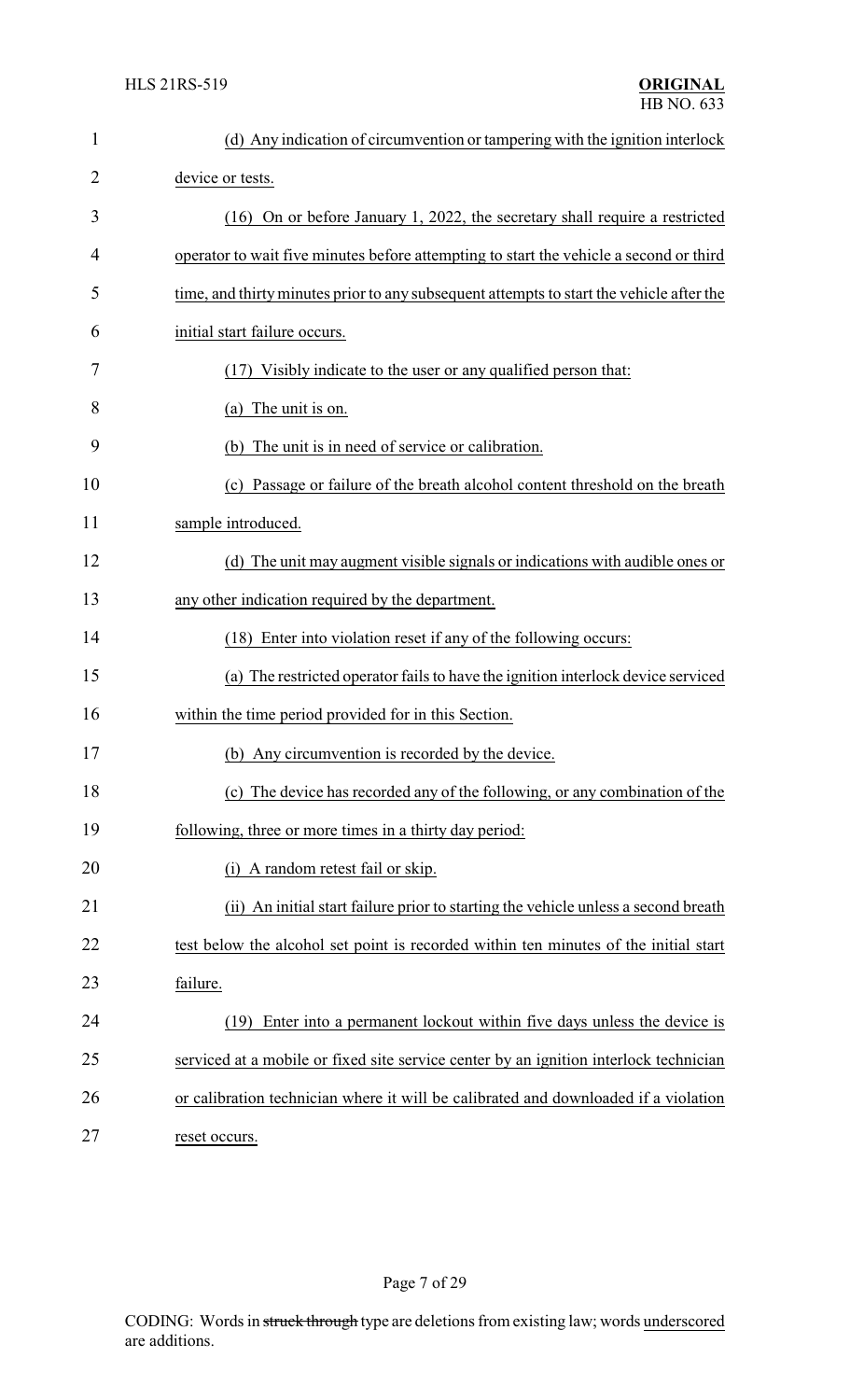| 1              | (20) Incorporate a camera as prescribed in this Section. The camera shall not             |
|----------------|-------------------------------------------------------------------------------------------|
| $\overline{2}$ | distract or impede the driver in any manner from the safe and legal operation of the      |
| 3              | vehicle and shall:                                                                        |
| 4              | (a) Encode a digital or photographic image of the vehicle driver including                |
| 5              | the time, date, and breath alcohol content level of all breath attempts. All images       |
| 6              | and data shall be stored in the device's memory for a thirty day period to be             |
| 7              | downloaded and stored by the manufacturer for three years.                                |
| 8              | (b) Capture a digital image or photograph of the driver during the following              |
| 9              | circumstances:                                                                            |
| 10             | (i) At the time a sample is introduced to start the vehicle.                              |
| 11             | (ii) Upon introducing a random retest sample.                                             |
| 12             | When a violation reset condition is initiated.<br>(iii)                                   |
| 13             | Randomly at the discretion of the manufacturer.<br>(iv)                                   |
| 14             | (c) Produce a digital image, identifiable verification, or a photograph of the            |
| 15             | restricted driver in all lighting conditions including extreme brightness, darkness,      |
| 16             | and low light conditions.                                                                 |
| 17             | D. The camera shall be required as follows:                                               |
| 18             | (1) Any new ignition interlock device installation beginning January 1, 2022.             |
| 19             | (2) All ignition interlock devices by March 31, 2022.                                     |
| 20             | E.(1) The manufacturer, vendor, ignition interlock technician, or calibration             |
| 21             | technician shall notify the originating court of such violation reset conditions, if any, |
| 22             | within five days of servicing the ignition interlock device. The manufacturer,            |
| 23             | vendor, ignition interlock technician, or calibration technician shall provide            |
| 24             | notification to the Department of Public Safety and Corrections, office of motor          |
| 25             | vehicles, and the Department of Public Safety and Corrections, office of state police,    |
| 26             | applied technology unit in an acceptable electronic format should the office of motor     |
| 27             | vehicles or the office of state police, applied technology unit promulgate rules          |
| 28             | requiring such notification of a violation reset condition.                               |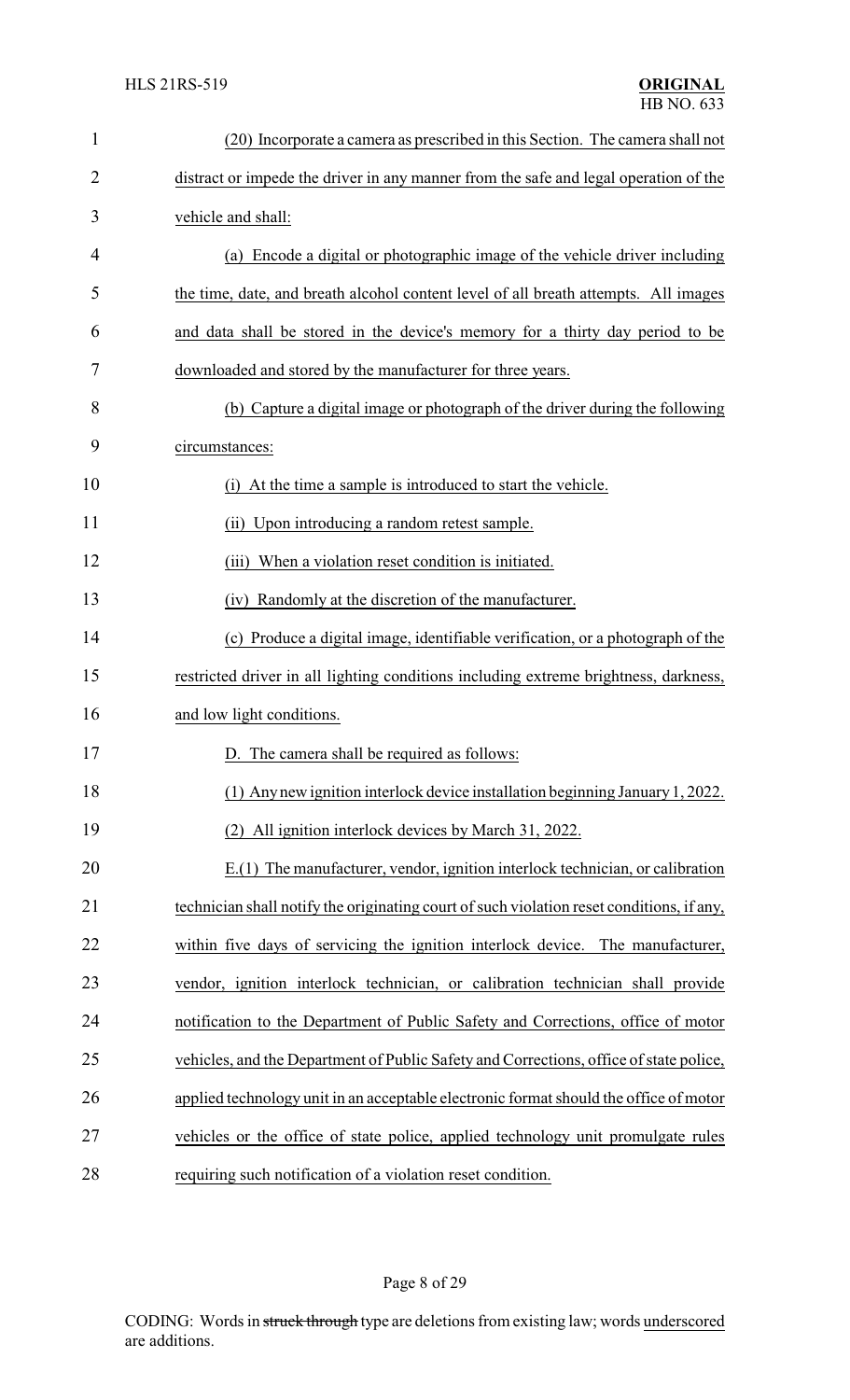| $\mathbf{1}$   | In addition to any other information required by the office of motor                     |
|----------------|------------------------------------------------------------------------------------------|
| $\overline{2}$ | vehicles, the office of state police, applied technology unit, or the originating court, |
| 3              | all reports concerning a particular ignition interlock device shall include all of the   |
| 4              | following:                                                                               |
| 5              | The full name, address, and driver's license number of the restricted<br>(a)             |
| 6              | operator and lessee.                                                                     |
| 7              | The registration number of the motor vehicle in which the ignition<br>(b)                |
| 8              | interlock device was installed.                                                          |
| 9              | The unique serial number of the ignition interlock device.<br>(c)                        |
| 10             | The toll free telephone number of a representative that can explain the<br>(d)           |
| 11             | report from an ignition interlock device.                                                |
| 12             | <b>D.</b> F. The secretary may adopt in whole or relevant part the guidelines, rules,    |
| 13             | regulations, studies, or independent laboratory tests performed or relied upon by        |
| 14             | other states, their agencies or commissions.                                             |
| 15             | E. G. The secretary shall design and adopt by regulation a warning label                 |
| 16             | which shall be affixed to each ignition interlock device upon installation. The label    |
| 17             | shall contain a warning that any person tampering with, defeating, or otherwise          |
| 18             | circumventing the device is guilty of a criminal offense and subject to criminal         |
| 19             | penalty and civil liability.                                                             |
| 20             | H. The deputy secretary is hereby authorized to set and collect fees, in                 |
| 21             | accordance with this Subsection, applicable to the certification, renewal or             |
| 22             | recertification of ignition interlock devices, service centers, and technicians          |
| 23             | beginning September 1, 2021, unless otherwise specified in this Section.                 |
| 24             | (1) All fees described in this Section are nonrefundable and shall be remitted           |
| 25             | by the manufacturer, vendor, or service center to the office of state police, applied    |
| 26             | technology unit on or before the twenty-fifth day of each month.                         |
| 27             | (2) Fees established by the department shall be based on a calendar year and             |
| 28             | shall not exceed the following for each designated fee:                                  |
| 29             | (a) One thousand dollars for an initial device certification.                            |

Page 9 of 29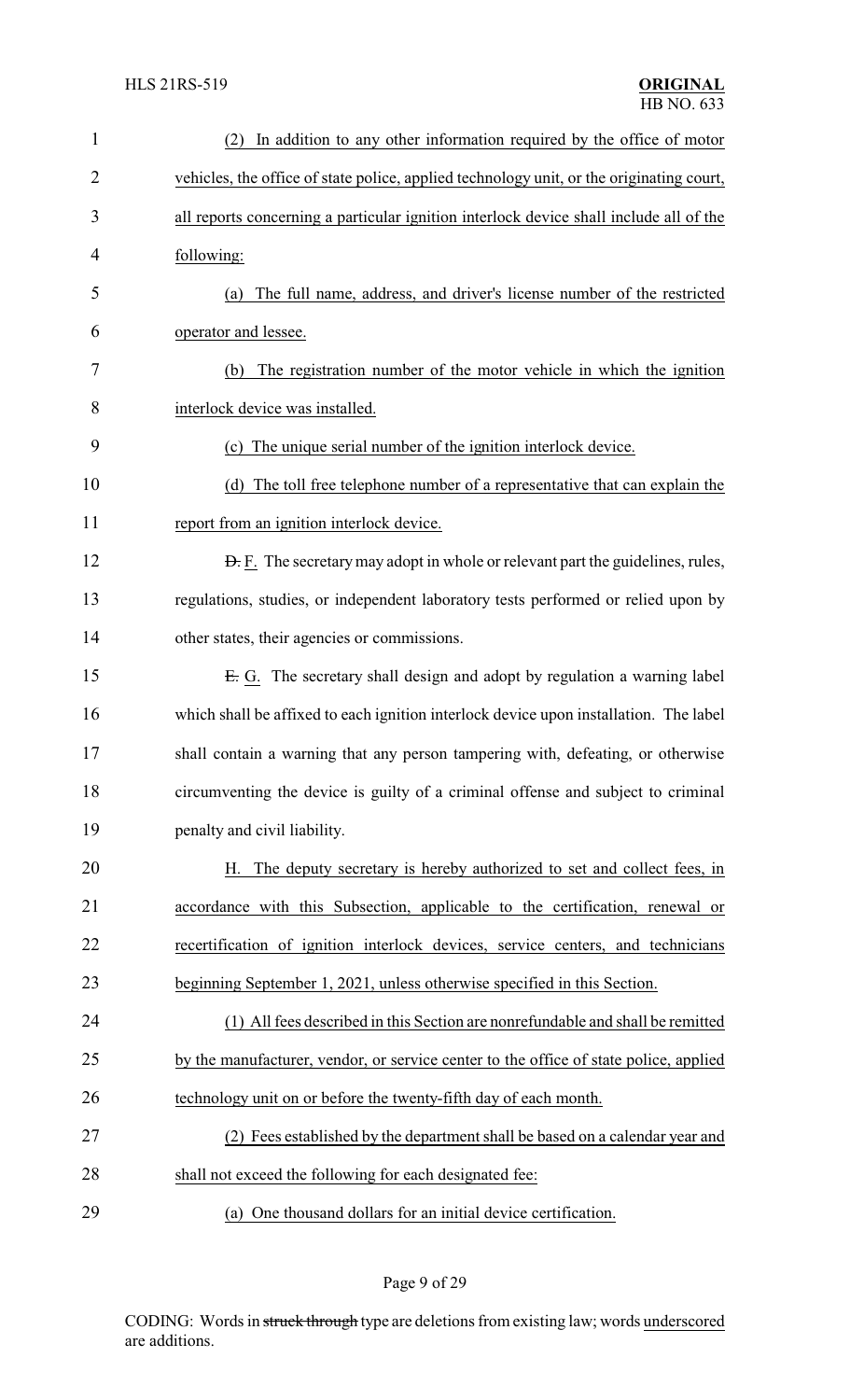| 1              | (b) Five hundred dollars for an annual device certification renewal.                      |
|----------------|-------------------------------------------------------------------------------------------|
| $\overline{2}$ | (c) Two hundred fifty dollars for an initial service center certification, when           |
| 3              | certified between January 1st and June 30th.                                              |
| 4              | (d) One hundred twenty-five dollars for an initial service center certification,          |
| 5              | when certified between July 1st and December 31st.                                        |
| 6              | (e) Seventy-five dollars for annual service center certification renewal.                 |
| 7              | Fifty dollars for an initial ignition interlock technician certification.<br>(f)          |
| 8              | Twenty-five dollars for an annual ignition interlock technician<br>(g)                    |
| 9              | certification renewal.                                                                    |
| 10             | (h) Twenty-five dollars for an initial calibration technician certification.              |
| 11             | Ten dollars for an annual calibration technician certification renewal.<br>(1)            |
| 12             | Ten dollars for an installation verification form.<br>(i)                                 |
| 13             | (k) Five dollars for a thirty day calibration.                                            |
| 14             | (3) When the office of state police has performed a certification, renewal of             |
| 15             | certification, or received an installation verification fee or thirty day calibration fee |
| 16             | for which special costs are assessed in accordance with this Section, such costs shall    |
| 17             | be forwarded, on or before the twenty-fifth day of each month following their             |
| 18             | collection, to the state treasurer for immediate deposit in the state treasury.           |
| 19             | $(4)(a)$ After compliance with the requirements of Article VII, Section $9(B)$            |
| 20             | of the Constitution of Louisiana relative to the Bond Security and Redemption Fund        |
| 21             | and prior to monies being placed in the state general fund, the treasurer shall credit    |
| 22             | an amount equal to the total amount of such costs received to a special fund which        |
| 23             | is hereby created in the state treasury and designated as the Public Safety Ignition      |
| 24             | Interlock Regulation Fund. The monies in the fund shall be used solely to fund            |
| 25             | activities of the office of state police, applied technology unit in executing its        |
| 26             | responsibilities in the regulation of ignition interlock devices, service centers, and    |
| 27             | technicians, including the following:                                                     |
| 28             | The purchase and maintenance of equipment and supplies.<br>(i)                            |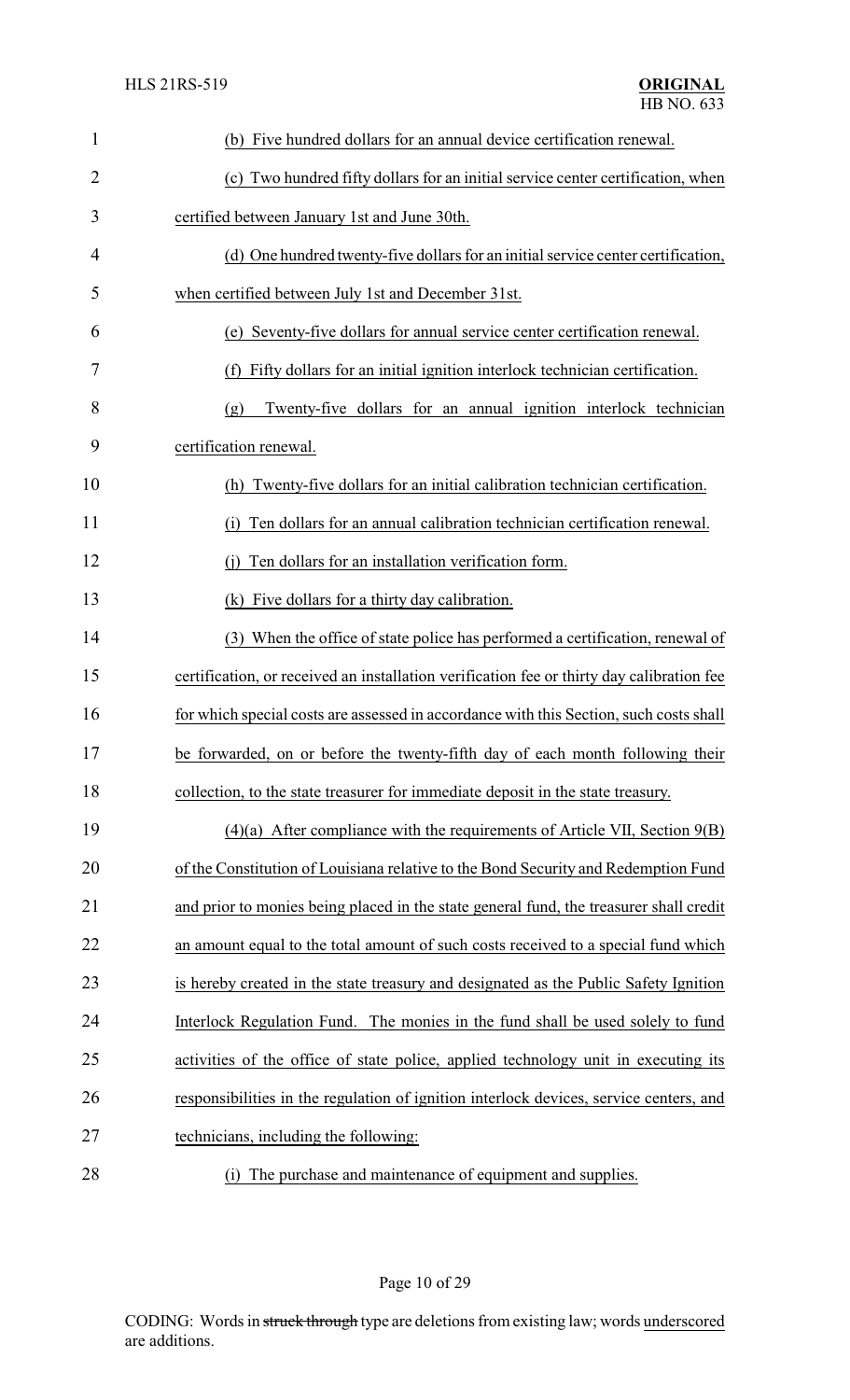| $\mathbf{1}$   | Salaries and the cost to equip personnel responsible for certifying,<br>(ii)            |
|----------------|-----------------------------------------------------------------------------------------|
| $\overline{2}$ | inspecting, investigating, or otherwise regulating ignition interlock manufacturers,    |
| 3              | service centers, or technicians.                                                        |
| 4              | Training in the maintenance and usage of testing equipment.<br>(iii)                    |
| 5              | Establishing and maintaining certification tests as required.<br>(iv)                   |
| 6              | Other such related expenses as may be necessary in the efficient and<br>(v)             |
| 7              | effective administration of those duties.                                               |
| 8              | (b) The monies in the fund shall be used only in the amounts appropriated               |
| 9              | by the legislature. All unexpended and unencumbered monies in the fund at the end       |
| 10             | of the fiscal year shall remain in the fund. The monies in the fund shall be invested   |
| 11             | by the state treasurer in the same manner as monies in the state general fund. All      |
| 12             | interest earned on monies in the fund invested by the state treasurer shall be credited |
| 13             | to the Public Safety Ignition Interlock Regulation Fund.                                |
| 14             | §307.1. Ignition interlock devices; standards; compliance                               |
| 15             | A. The Department of Public Safety and Corrections, office of state police,             |
| 16             | by rule shall:                                                                          |
| 17             | (1) Provide standards for the certification, installation, repair, maintenance,         |
| 18             | monitoring, inspection, and removal of ignition interlock devices, as provided in R.S.  |
| 19             | 15:307 and LAC 55:1.601 et seq., and equipment as provided in this Section.             |
| 20             | Inspect the records and equipment of manufacturers and vendors during                   |
| 21             | regular business hours for compliance with related statutory provisions and rules and   |
| 22             | regulations.                                                                            |
| 23             | (3) Suspend or revoke certification for any noncompliance.                              |
| 24             | B.(1) When an ignition interlock technician is found to be out of compliance,           |
| 25             | the installation privileges of that ignition interlock technician may be suspended or   |
| 26             | revoked until the ignition interlock technician comes into compliance. During any       |
| 27             | suspension or revocation period, the manufacturer or vendor is responsible for          |
| 28             | notifying affected customers of any changes in their service agreement.                 |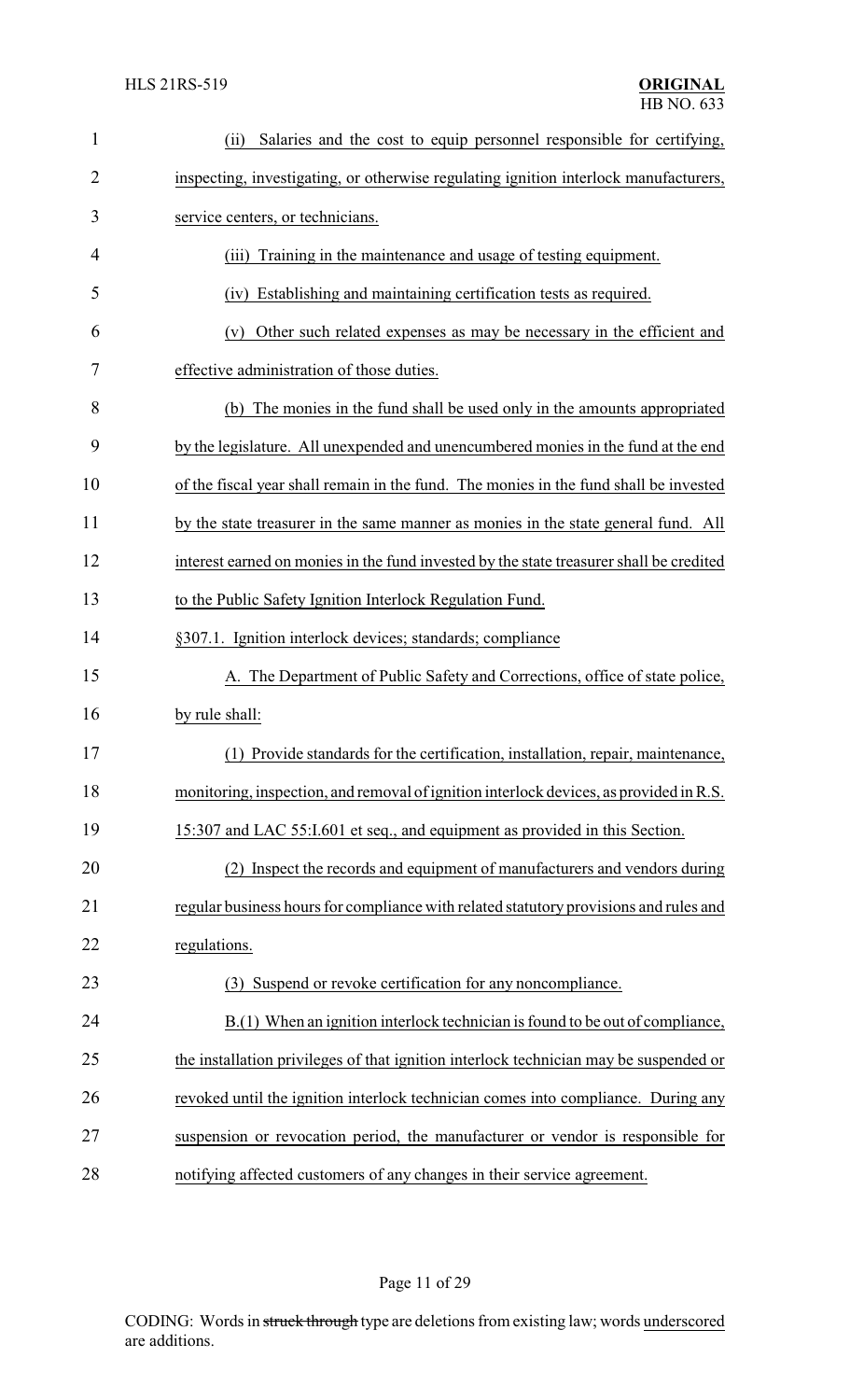| $\mathbf{1}$   | An ignition interlock technician, whose certification is suspended or<br>(2)           |
|----------------|----------------------------------------------------------------------------------------|
| $\overline{2}$ | revoked for noncompliance, has a right to an administrative hearing under R.S.         |
| 3              | 49:950 et seq., to contest the suspension or revocation, or both.<br>For the           |
| $\overline{4}$ | administrative hearing, the procedure and rules of evidence shall be as provided for   |
| 5              | in R.S. 49:950 et seq., except as otherwise provided in this Chapter. Any request for  |
| 6              | an administrative hearing shall be made in writing and received by the Department      |
| 7              | of Public Safety and Corrections, office of state police, within twenty days after the |
| 8              | receipt of the notice of suspension or revocation.                                     |
| 9              | C.(1) An ignition interlock device shall employ:                                       |
| 10             | (a) Fuel cell technology which is specific for alcohols.                               |
| 11             | (b) Other alcohol specific technology approved by the Department of Public             |
| 12             | Safety and Corrections, office of state police, applied technology unit, which meets   |
| 13             | the National Highway Traffic Safety Administration's model specifications for          |
| 14             | breath alcohol ignition interlock devices as published in the Federal Register,        |
| 15             | Volume 78, Number 89, including any amendments thereto.                                |
| 16             | (c) Technology capable of taking a photograph identifying the user providing           |
| 17             | the breath sample and recording the time the breath sample was provided.               |
| 18             | (d) Technology capable of providing the global positioning coordinates at              |
| 19             | the time of each rolling retest refusal or circumvention when required by the          |
| 20             | originating court, the Department of Public Safety and Corrections, office of motor    |
| 21             | vehicles, or the Department of Public Safety and Corrections, office of state police,  |
| 22             | applied technology unit. The coordinates for events that result in a violation reset   |
| 23             | as defined in R.S. 15:307 shall be displayed within the data log that is downloaded    |
| 24             | by the manufacturer and shall be made available to the office of state police, applied |
| 25             | technology unit, to be used for circumvention and tampering investigations.            |
| 26             | To be certified, an ignition interlock device shall:                                   |
| 27             | (a) Meet or exceed the minimum test standards according to rules adopted               |
| 28             | by the office of state police, applied technology unit. Only a notarized statement     |
| 29             | from a laboratory that is accredited and certified under the current edition of the    |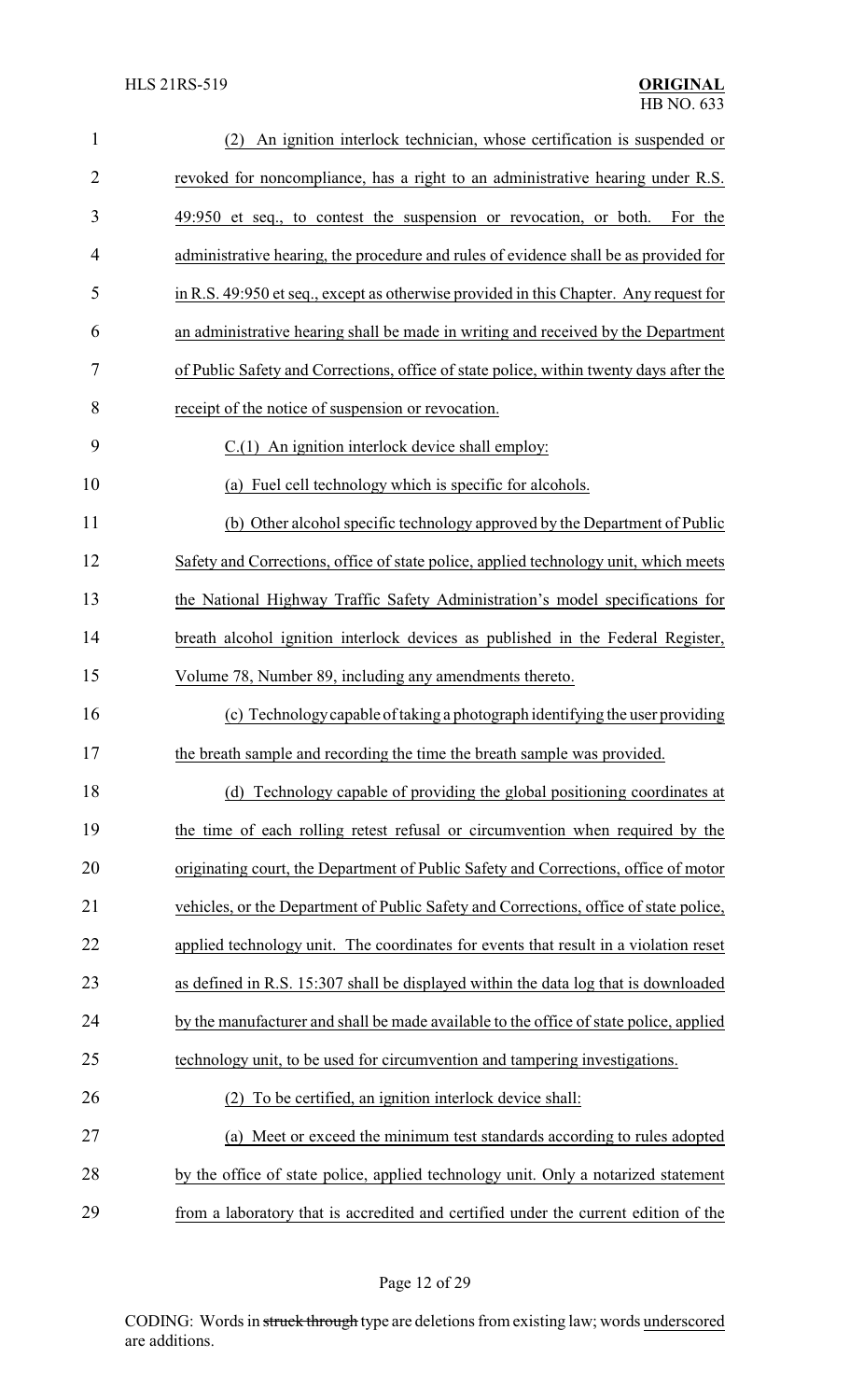| $\mathbf{1}$   | International Organization of Standardization 17025 standard for testing and             |
|----------------|------------------------------------------------------------------------------------------|
| $\overline{2}$ | calibration laboratories and is capable of performing the specified tests shall be       |
| 3              | accepted as proof of meeting or exceeding the standards set forth in the model for       |
| $\overline{4}$ | specifications for breath alcohol ignition interlock devices as published by the         |
| 5              | National Highway Traffic Safety Administration in the federal register.<br>The           |
| 6              | notarized statement shall include the name and signature of the person in charge of      |
| 7              | the tests under the certification statement. The Department of Public Safety and         |
| 8              | Corrections, office of state police, applied technology unit, shall adopt, by rule, the  |
| 9              | required language of the certification statement that shall, at a minimum, outline that  |
| 10             | the testing meets or exceeds all specifications listed in the federal register adopted,  |
| 11             | by rule, by the Department of Public Safety and Corrections, office of state police,     |
| 12             | applied technology unit.                                                                 |
| 13             | (b) Be maintained in accordance with the rules and standards adopted by the              |
| 14             | office of state police.                                                                  |
| 15             | §307.2. Ignition interlock affordability; standards; compliance                          |
| 16             | A. The Department of Public Safety and Corrections, office of state police,              |
| 17             | by rule, shall provide standards and monitor compliance of an ignition interlock         |
| 18             | affordability plan for individuals required to install an ignition interlock device that |
| 19             | demonstrate economic hardship.                                                           |
| 20             | Economic hardship shall apply to an individual required to have the<br>В.                |
| 21             | ignition interlock device being eligible for the Supplemental Nutrition Assistance       |
| 22             | Program or Medicaid.                                                                     |
| 23             | C. Individuals that meet the economic hardship standard shall be required                |
| 24             | to pay no more than fifty-percent of fees assessed by the ignition interlock service     |
| 25             | center for installation, monthly calibration, lease, and removal of the device.          |
| 26             | D. Individuals that meet the economic hardship standard are responsible for              |
| 27             |                                                                                          |
|                | any optional services an individual elects, fees related to any violation reset or       |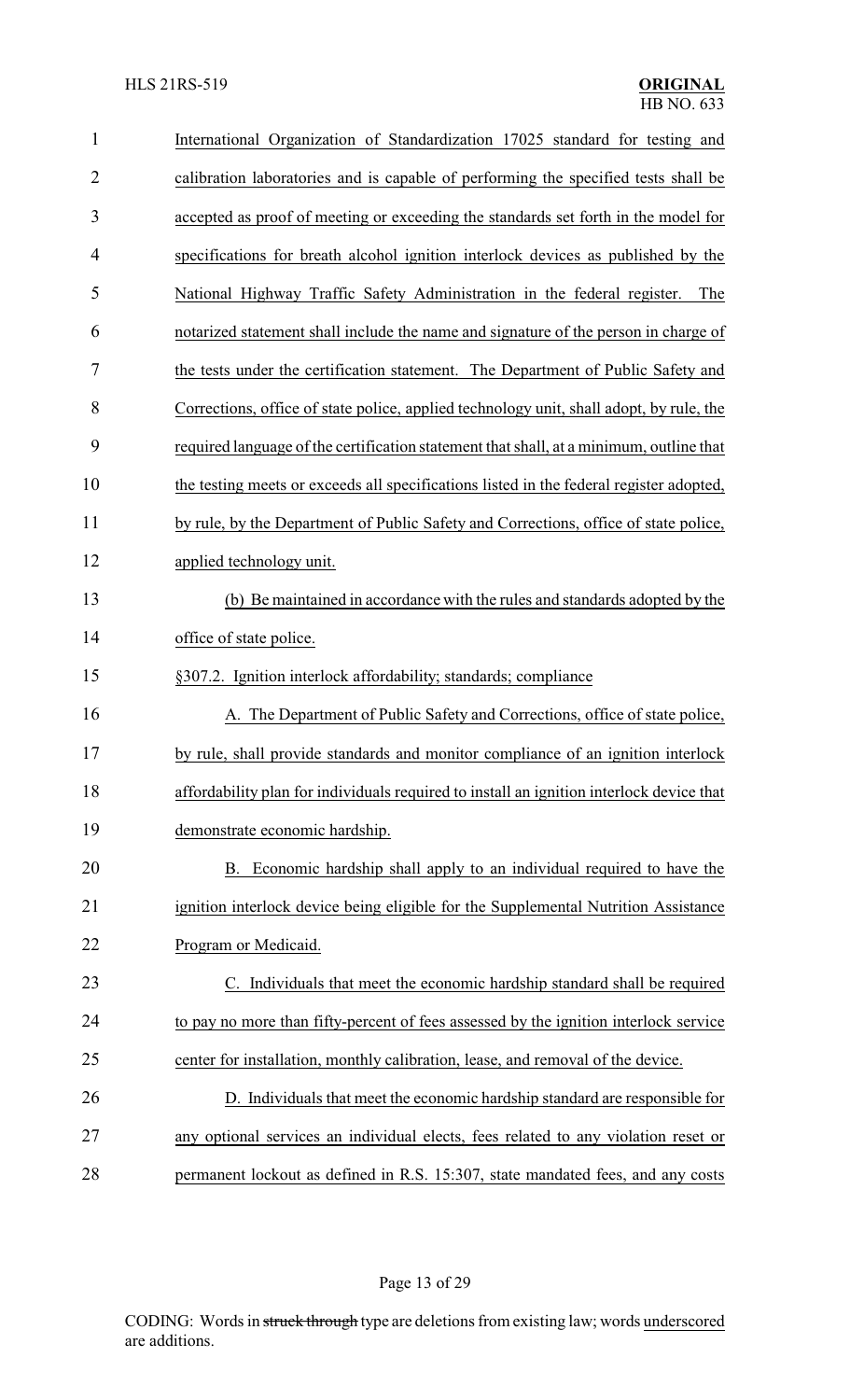|            |  |  | related to damaged, missing or unreturned equipment, and recovery of such |  |  |
|------------|--|--|---------------------------------------------------------------------------|--|--|
| equipment. |  |  |                                                                           |  |  |

 E. Individuals become eligible for the affordability plan on the date that the individual provides the ignition interlock manufacturer, or ignition interlock service center, acceptable documentation verifying that the individual meets the standard for economic hardship. Continued eligibility may be verified at the discretion of the ignition interlock manufacturer or ignition interlock service center. Acceptable forms of documentation shall include an eligibility card or qualifying letter for the Supplemental Nutrition Assistance Program (SNAP) or Medicaid. If the documentation does not name the individual required to install the ignition interlock device specifically, the individual shall be required to sign a notarized affidavit provided by the Department of Public Safety and Corrections attesting to his eligibility for SNAP or Medicaid on a state approved form.

 F. An ignition interlock manufacturer or ignition interlock service center shall not refuse service to an individual that has demonstrated eligibility for the affordability plan in accordance with this Section.

 G. An individual who feels that he has been refused service, after providing 18 the documentation required in this Section, to an ignition interlock manufacturer or ignition interlock service center, may file a complaint with the Department of Public Safety and Corrections, office of state police, applied technology unit. All complaints for refusal of service shall be investigated by the office of state police, applied technology unit, within thirty days of receipt of the complaint.

 H. If the investigation substantiates the refusal of service, the Department of Public Safety and Corrections, office of state police, applied technology unit, may issue a warning, suspension, or revocation of the certification for the ignition interlock manufacturer or the ignition interlock service center based on the facts of the investigation and the history of such complaints related to the manufacturer or service center. An ignition interlock manufacturer or ignition interlock service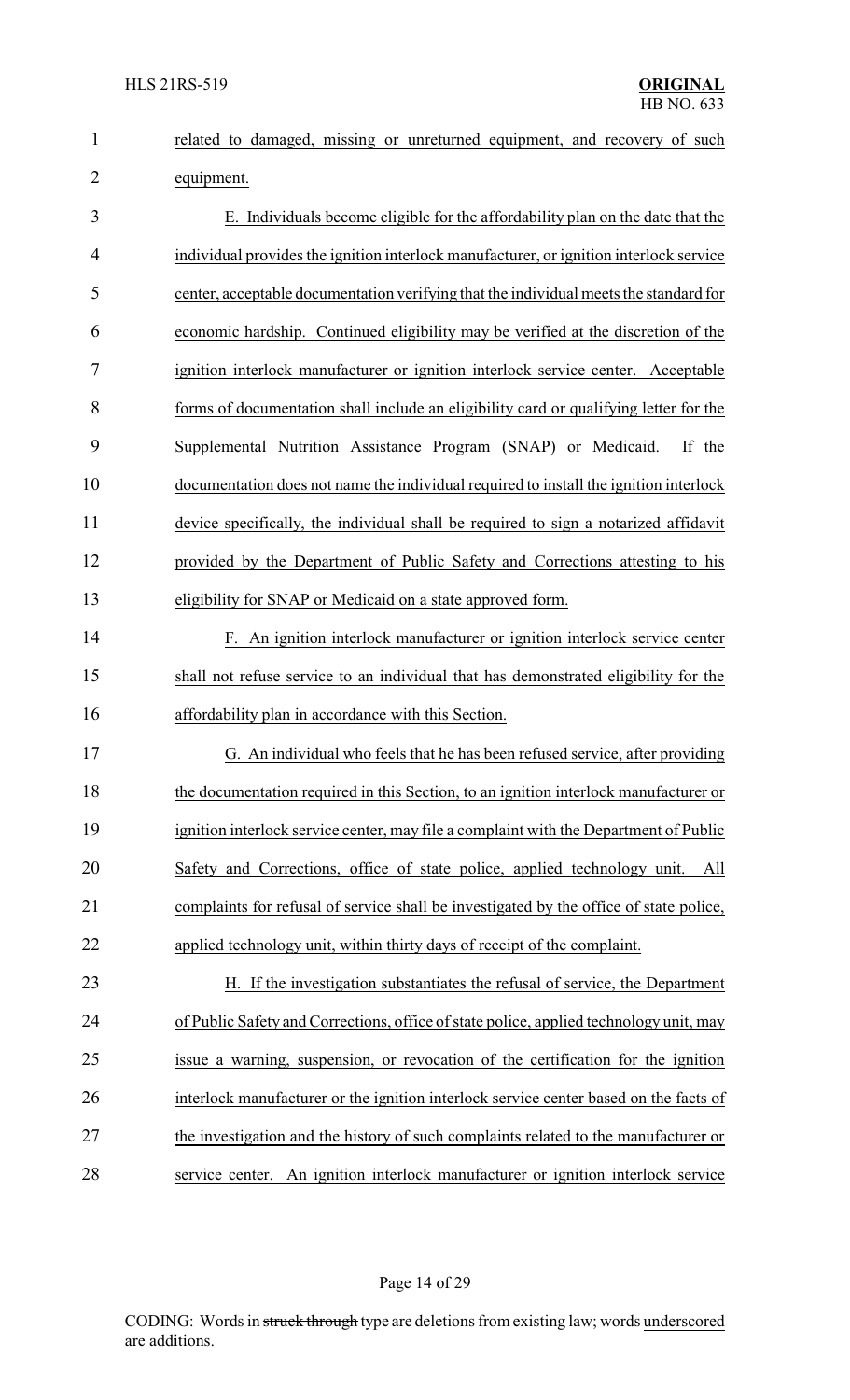| $\mathbf{1}$   | center may appeal any suspension or revocation pursuant to this Section in                |
|----------------|-------------------------------------------------------------------------------------------|
| $\overline{2}$ | accordance with R.S. $15:307.1(B)(2)$ .                                                   |
| 3              | Section 3. R.S. 32:378.2(A), (B)(1)(a)(ii), (aa), (bb), (M)(2), and (N),                  |
| $\overline{4}$ | $414(A)(1)(c)(i)$ and (ii), and (D)(1)(b), 667(B)(1)(b), and (c), (3), and (I)(1)(a) and  |
| 5              | (b), and $668(B)(1)(a)$ (introductory paragraph) and (i), and (c), and (2) are hereby     |
| 6              | amended and reenacted and R.S. 32:667(K) is hereby enacted to read as follows:            |
| 7              | Ignition interlock devices; condition of probation for certain DWI<br>§378.2.             |
| 8              | offenders; restricted license                                                             |
| 9              | A. In addition to any other provisions of law and except as otherwise                     |
| 10             | provided in Subsection I of this Section, the court may require that any person who       |
| 11             | is placed on probation as provided in $R.S. 14.98(B) R.S. 14.98.1$ , and the court shall  |
| 12             | require that any person who is placed on probation as provided by R.S. 14:98(C) R.S.      |
| 13             | 14:98.2 not operate a motor vehicle during the period of probation unless the vehicle     |
| 14             | is equipped with a functioning ignition interlock device as provided in this Section.     |
| 15             | B.(1) Any person who has had his driver's license suspended, revoked, or                  |
| 16             | canceled under any of the following conditions shall, upon proof to the Department        |
| 17             | of Public Safety and Corrections that his motor vehicle has been equipped with a          |
| 18             | functioning ignition interlock device as provided in this Section, be issued a            |
| 19             | restricted driver's license:                                                              |
| 20             | (a)                                                                                       |
| 21             | ∗<br>∗<br>$\ast$                                                                          |
| 22             | (ii) However, if the offender had a blood alcohol concentration of $0.20015$              |
| 23             | percent or more by weight based on grams of alcohol per one hundred cubic                 |
| 24             | centimeters of blood the following restrictions shall apply:                              |
| 25             | (aa) Upon first offense, if the offender had a blood alcohol concentration of             |
| 26             | $0.20015$ percent or greater, he shall be issued a restricted driver's license during the |
| 27             | entire period of the two-year driver's license suspension imposed under pursuant to       |
| 28             | the provisions of R.S. $14:98(K)(1)$ R.S. $14:98.1(A)(3)(b)$ and shall be required to     |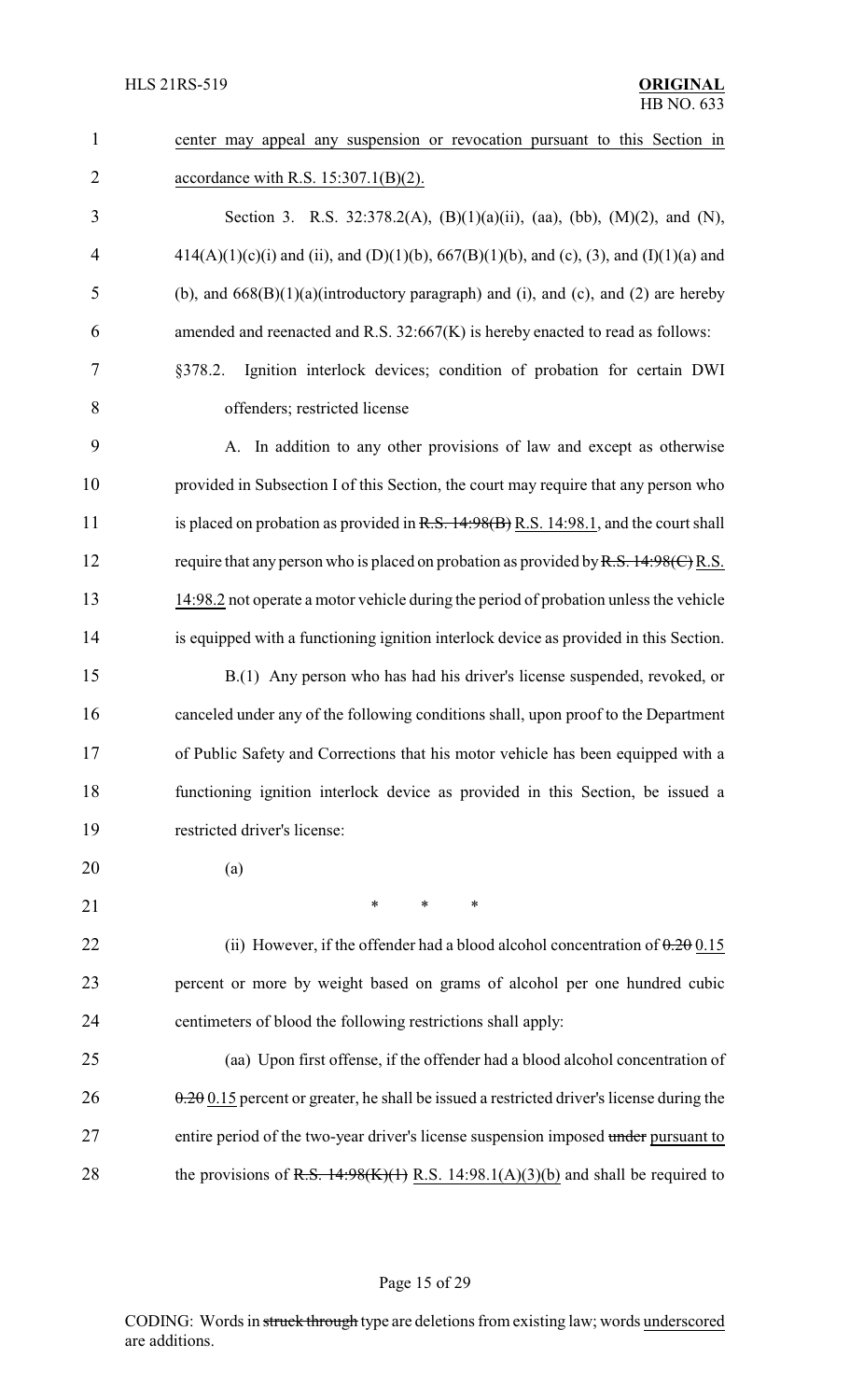| 1              | have a functioning ignition interlock device installed on his vehicle during the first         |
|----------------|------------------------------------------------------------------------------------------------|
| $\overline{2}$ | twelve-month entire period of the suspension.                                                  |
| 3              | (bb) Upon second offense, if the offender has a blood alcohol concentration                    |
| 4              | of $0.200$ . 15 percent or greater, he shall be eligible for a restricted driver's license for |
| 5              | the period of suspension as imposed under the provisions of R.S. $14:98(K)(2)(b)$ R.S.         |
| 6              | $14:98.2(A)(3)(b)$ . The offender may be issued a restricted license during the entire         |
| 7              | four years on his suspension and shall be required to have a functioning ignition              |
| 8              | interlock device installed on his vehicle during the first three years of the four-year        |
| 9              | suspension.                                                                                    |
| 10             | $\ast$<br>$\ast$<br>$\ast$                                                                     |
| 11             | M.                                                                                             |
| 12             | $\ast$<br>*<br>$\ast$                                                                          |
| 13             | (2) No credit towards suspension time or any reinstatement requirement shall                   |
| 14             | be given if the manufacturer reports to the Department of Public Safety and                    |
| 15             | Corrections that any combination of two of the following violations have occurred              |
| 16             | in a one-month period, including any repeat violation of the same type once during             |
| 17             | the period of installation:                                                                    |
| 18             | (a) Tampering with the device. The restricted operator fails to have the                       |
| 19             | ignition interlock device serviced within the time period provided for in this Section.        |
| 20             | (b) Circumventing the device. The device has recorded any of the following,                    |
| 21             | or any combination of the following, three or more times in a thirty day period:               |
| 22             | (c) Failure to bring the ignition interlock device in for required service.                    |
| 23             | (d) Failure to take or pass a re-test.                                                         |
| 24             | (e) Failure to pass a breath test.                                                             |
| 25             | (f) Use of the emergency override feature without justification.                               |
| 26             | $(g)$ Unauthorized removal of the device.                                                      |
| 27             | (i) A random retest fail or skip.                                                              |

Page 16 of 29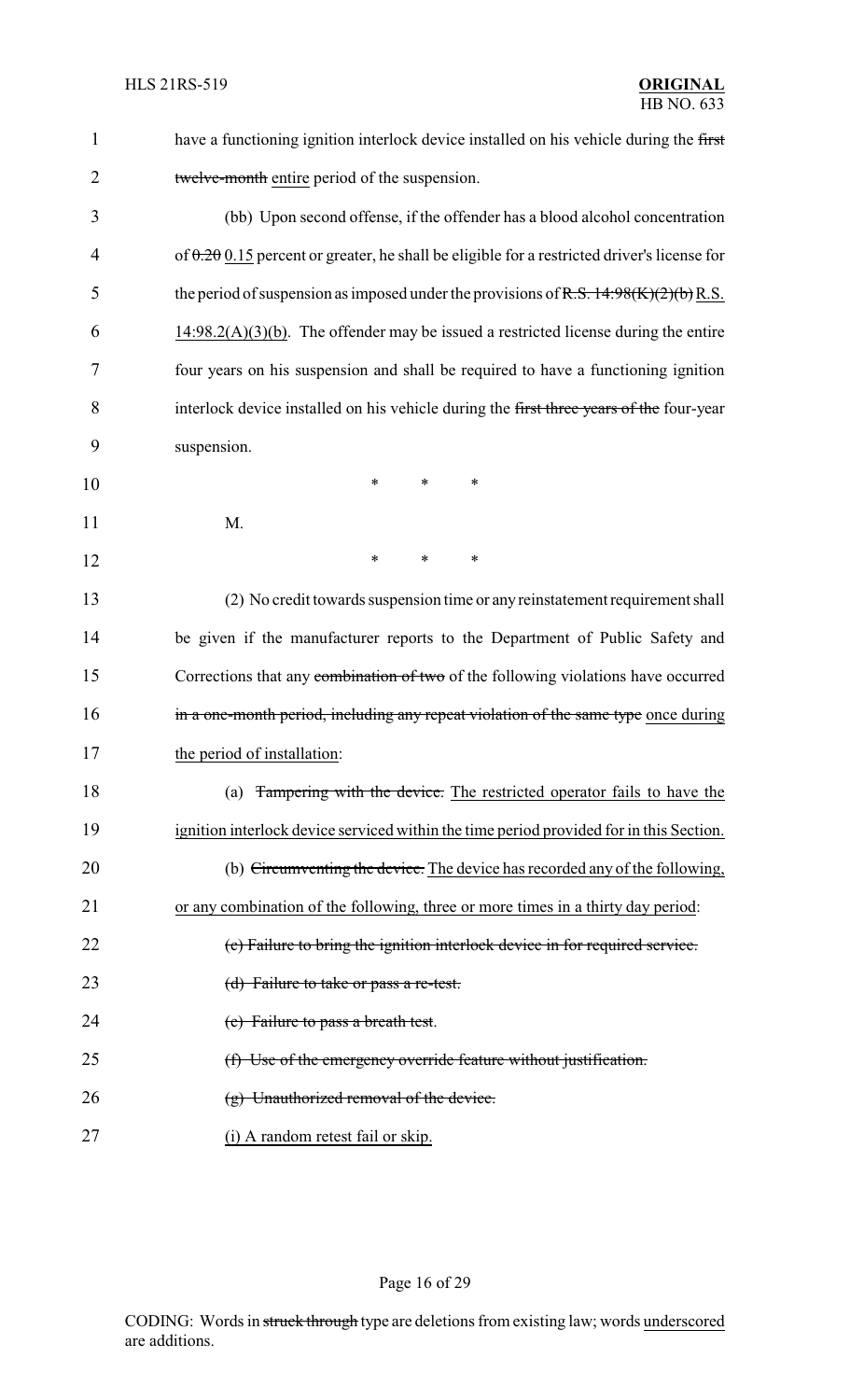| $\mathbf{1}$   | (ii) An initial start failure prior to starting the vehicle unless a second breath       |
|----------------|------------------------------------------------------------------------------------------|
| $\overline{2}$ | test below the alcohol set point is recorded within ten minutes of the initial start     |
| 3              | failure.                                                                                 |
| $\overline{4}$ | ∗<br>*<br>∗                                                                              |
| 5              | N. As used in this Section, "ignition interlock device" means a constant                 |
| 6              | monitoring device that prevents a motor vehicle from being started operated at any       |
| 7              | time without first determining the equivalent blood alcohol level of the operator        |
| 8              | through the taking of a breath sample for testing. The system shall be calibrated so     |
| 9              | that the motor vehicle may not be started if the blood alcohol level of the operator,    |
| 10             | as measured by the test, reaches a level established by the court, consistent with the   |
| 11             | rules promulgated by the Department of Public Safety and Corrections.                    |
| 12             | *<br>*<br>*                                                                              |
|                |                                                                                          |
| 13             | §414. Suspension, revocation, renewal, and cancellation of licenses; judicial review     |
| 14             | A(1)                                                                                     |
| 15             | $\ast$<br>∗<br>∗                                                                         |
| 16             | (c) Notwithstanding the provisions of Subparagraphs (a) and (b) of this                  |
| 17             | Paragraph, upon first or second conviction, or a plea of guilty or nolo contendere and   |
| 18             | sentence thereupon or forfeiture of bail of any person charged with the offense of       |
| 19             | driving while intoxicated when the offender had a blood alcohol concentration of         |
| 20             | $0.20$ 0.15 percent or more by weight based on grams of alcohol per one hundred          |
| 21             | cubic centimeters of blood, the following restrictions on suspension and issuance of     |
| 22             | a restricted driver's license shall apply:                                               |
| 23             | (i) Upon first conviction, if the offender had a blood alcohol concentration             |
| 24             | of $0.20$ 0.15 percent or greater, his driver's license shall be suspended for two years |
| 25             | and he shall be issued a restricted driver's license for the entire period of the        |
| 26             | suspension after he has provided proof to the department that his motor vehicle is       |
| 27             | equipped with a functioning ignition interlock device. A functioning ignition            |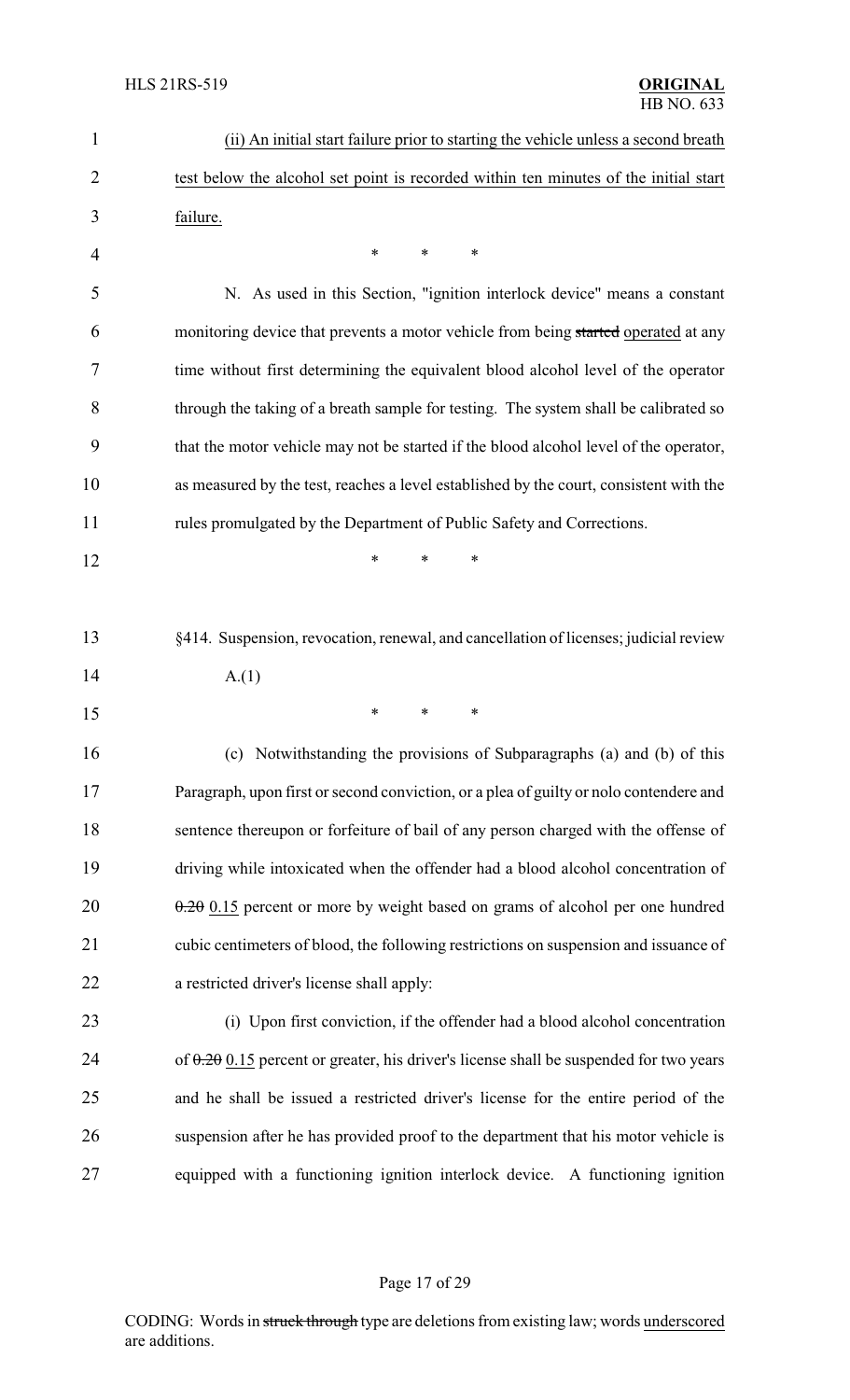1 interlock device shall remain installed on his vehicle during the first twelve-month entire period of the suspension of his driver's license.

 (ii) Upon second conviction, if the offender has a blood alcohol 4 concentration of  $0.20 \times 0.15$  percent or greater, his driver's license shall be suspended 5 for four years. The offender shall be eligible for a restricted license after a period of forty-five days of suspension for the remainder of for the four-year period of suspension after he has provided proof to the department that his motor vehicle is equipped with a functioning ignition interlock device. A functioning ignition 9 interlock device shall remain installed on his vehicle during the first three-year **period of the entire four-year period of the suspension of his driver's license.** 

- **\*** \* \* \*
- D.(1)

\* \* \*

 (b) Any licensee who has had his license suspended for operating a motor vehicle while under the influence of alcoholic beverages under the provisions of this 16 Subsection shall be eligible to apply for a restricted driver's license after a period of 17 twelve months upon proof that his motor vehicle has been equipped with a functioning ignition interlock device. The ignition interlock device shall remain on 19 the motor vehicle for not less than  $\frac{1}{x}$  twelve months from the date the restricted driver's license is granted. In the event that the department fails or refuses to issue 21 the restricted driver's license, the district court for the parish in which the licensee resides may issue an order directing the department to issue the restricted license either by ex parte order or after contradictory hearing.

# §667. Seizure of license; circumstances; temporary license **\*** \* \* \*

B.

**\*** \* \* \*

**\*** \* \* \*

### Page 18 of 29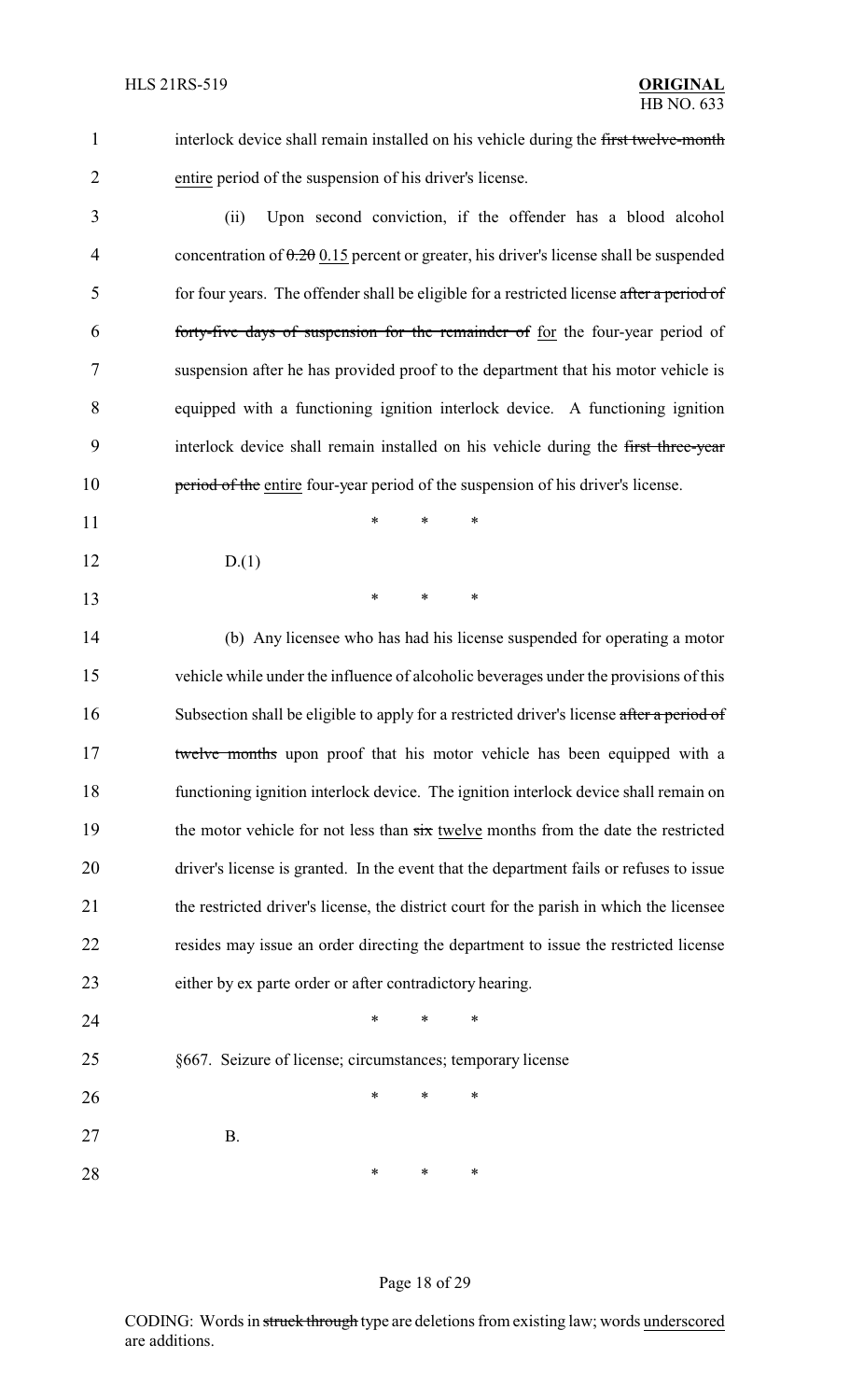| $\mathbf{1}$   | (1)                                                                                                   |
|----------------|-------------------------------------------------------------------------------------------------------|
| $\overline{2}$ | *<br>*<br>*                                                                                           |
| 3              | (b) On or after September 30, 2003, if If the person submitted to the test and                        |
| 4              | the test results show a blood alcohol level of 0.08 percent or above by weight, his                   |
| 5              | driving privileges shall be suspended for ninety one hundred eighty days from the                     |
| 6              | date of suspension on first offense violation <del>, without eligibility for a hardship license</del> |
| 7              | for the first thirty days, and for three hundred sixty-five days from the date of                     |
| 8              | suspension, without eligibility for a hardship license, on second and subsequent                      |
| 9              | violations occurring within five years of the first offense. If the person was under                  |
| 10             | the age of twenty-one years on the date of the test and the test results show a blood                 |
| 11             | alcohol level of 0.02 percent or above by weight, his driving privileges shall be                     |
| 12             | suspended for one hundred eighty days from the date of suspension.                                    |
| 13             | (c) If the person submitted to the test and the test results show a blood                             |
| 14             | alcohol level of $0.20015$ percent or above by weight, his driving privileges shall be                |
| 15             | suspended for two years from the date of suspension on first offense violation and                    |
| 16             | for four years from the date of suspension for second offense violation.                              |
| 17             | ∗<br>∗<br>∗                                                                                           |
| 18             | $(3)(a)$ However, any licensee who has had his license suspended for a first                          |
| 19             | or second offense of operating a motor vehicle while under the influence of alcoholic                 |
| 20             | beverages under the provisions of this Subsection and who either refused to submit                    |
| 21             | to the test or who submitted to the test and the test showed a blood alcohol level of                 |
| 22             | less than $0.20$ 0.15 percent shall, upon proof to the Department of Public Safety and                |
| 23             | Corrections that his motor vehicle has been equipped with a functioning ignition                      |
| 24             | interlock device, be immediately eligible for and shall be granted a restricted license.              |
| 25             | In the event that the department fails or refuses to issue the restricted driver's license,           |
| 26             | the district court for the parish in which the licensee resides may issue an order                    |
| 27             | directing the department to issue the restricted license either by ex parte order or                  |
| 28             | after contradictory hearing.                                                                          |

## Page 19 of 29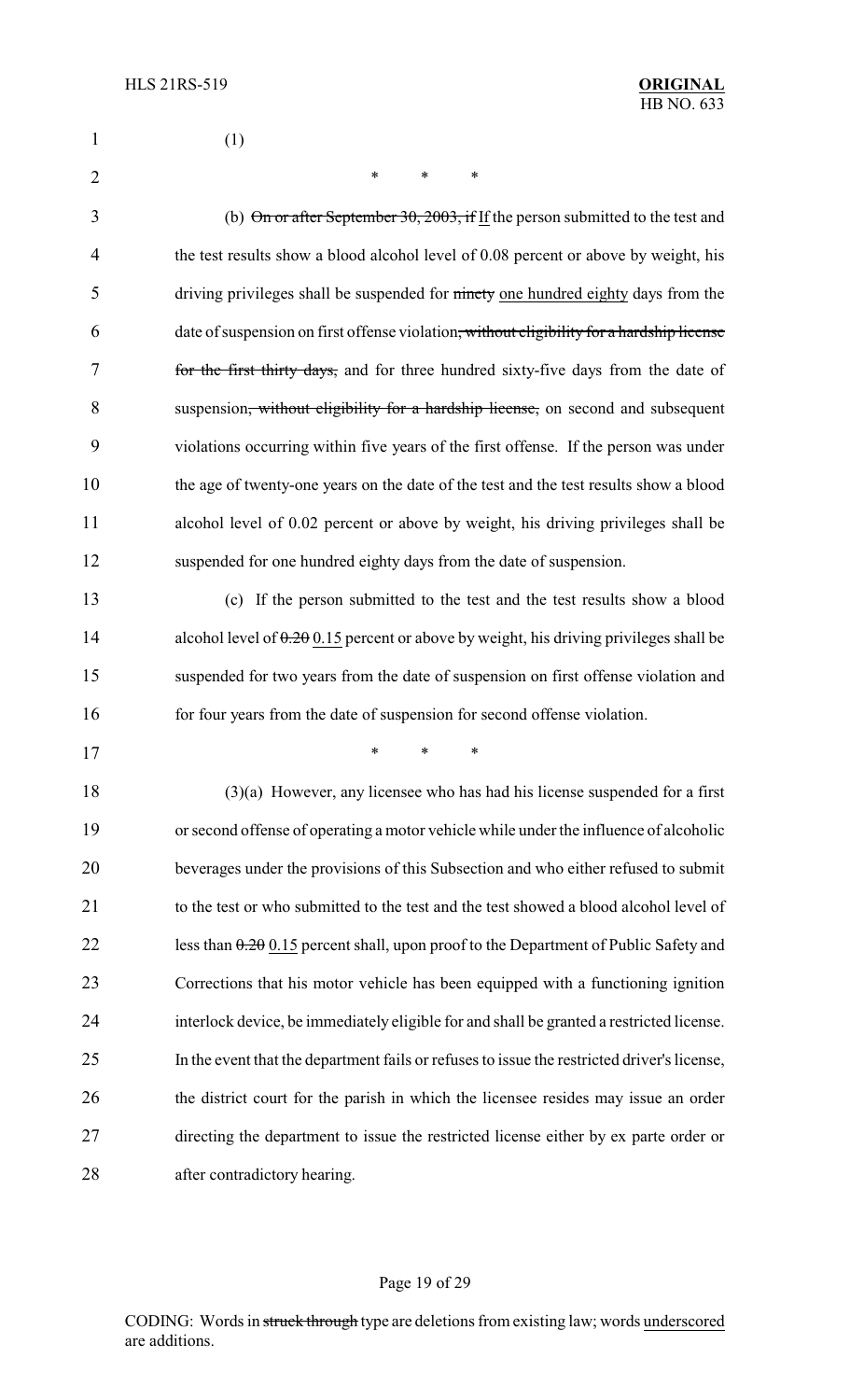(b) If the person submitted to the test as a result of a first violation and the 2 test results show a blood alcohol level of  $0.20015$  percent or above by weight, he shall be eligible for a hardship license during the entire period of the imposed two- year suspension after he has provided proof that his motor vehicle has been equipped with an ignition interlock device. A functioning ignition interlock device shall 6 remain installed on his motor vehicle during the first twelve-month entire period of his driver's license suspension.

 (c) If the person submitted to the test as a result of a second violation and the 9 test results show a blood alcohol level of  $0.20015$  percent or above by weight, he shall be eligible for a hardship license during the entire four-year period of the suspension after he has provided proof that his motor vehicle has been equipped with an ignition interlock device. A functioning ignition interlock device shall remain 13 installed on his motor vehicle during the first three-years of the four-year entire period of his driver's license suspension.

\* \* \*

 I.(1) In addition to any other provision of law, an ignition interlock device shall be installed in any motor vehicle operated by any of the following persons whose driver's license has been suspended in connection with the following circumstances as a condition of the reinstatement of such person's driver's license:

 (a) Any person who has refused to submit to an approved chemical test for intoxication, after being requested to do so, for a first, second, third, or subsequent arrest of R.S. 14:98, 14:98.6, or 98.6, or a parish or municipal ordinance that prohibits operating a vehicle while intoxicated and whose driver's license has been suspended in accordance with law.

 (b) Any person who has submitted to an approved chemical test for intoxication where the results indicate a blood alcohol level of 0.08 percent or above and whose driver's license has been suspended in accordance with the law for an arrest for a violation of R.S. 14:98, 14.98.6, 98.6, or a parish or municipal ordinance

#### Page 20 of 29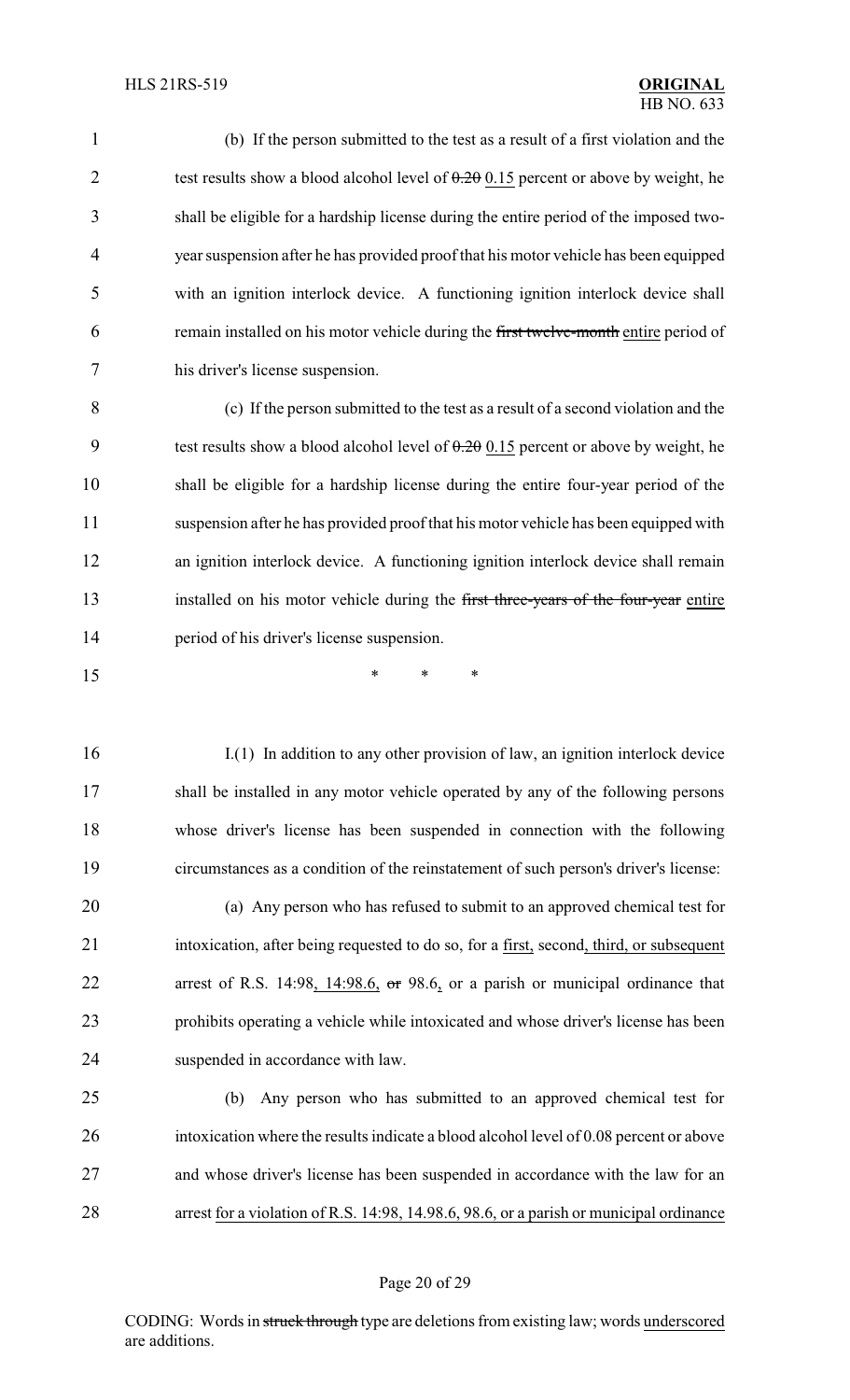| $\mathbf 1$ | that prohibits operating a vehicle while intoxicated occurring within ten years of the    |
|-------------|-------------------------------------------------------------------------------------------|
| 2           | first arrest.                                                                             |
| 3           | $\ast$<br>$\ast$<br>∗                                                                     |
| 4           | K. Upon notice to the department that a driver has caused the ignition                    |
| 5           | interlock device to enter a violation reset or a permanent lockout, as defined in R.S.    |
| 6           | 15:307, the department shall extend the period the ignition interlock device is           |
| 7           | required by an additional six months and further restrict the driver's license. The       |
| 8           | department shall notify the driver that his driver's license will be restricted for an    |
| 9           | additional six months.                                                                    |
| 10          | $\ast$<br>$\ast$<br>$\ast$                                                                |
| 11          | §668. Procedure following revocation or denial of license; hearing; court review;         |
| 12          | review of final order; restricted licenses                                                |
| 13          | $\ast$<br>$\ast$<br>∗                                                                     |
| 14          | $B(1)(a)$ In a case of a first or second refusal or a first or second submission          |
| 15          | to a test for intoxication, and when there has been no prior suspension of the driver's   |
| 16          | Hicense, if suspension is otherwise proper, upon a showing of proof satisfactory to the   |
| 17          | department that an approved and functioning ignition interlock device has been            |
| 18          | installed in the vehicle the person shall drive, and that the suspension of driving       |
| 19          | privileges would prevent the person from earning a livelihood, the department may:        |
| 20          | (i) Require the licensee to surrender his regular license, unless the license             |
| 21          | was previously surrendered, and issue in its stead, at a cost to the person of fifty      |
| 22          | dollars plus the cost of the license, a special restricted operator's license, designated |
| 23          | as such by a large red R printed on the face of the license, to be effective for the      |
| 24          | remaining period of suspension.                                                           |
| 25          | $\ast$<br>$\ast$<br>*                                                                     |
| 26          | (c) However, any licensee who has had his license suspended for a first or                |
| 27          | second offense of operating a motor vehicle while under the influence of alcoholic        |
| 28          | beverages under the provisions of this Subsection, shall, upon proof of need to the       |
| 29          | Department of Public Safety and Corrections, be immediately eligible for and shall        |

## Page 21 of 29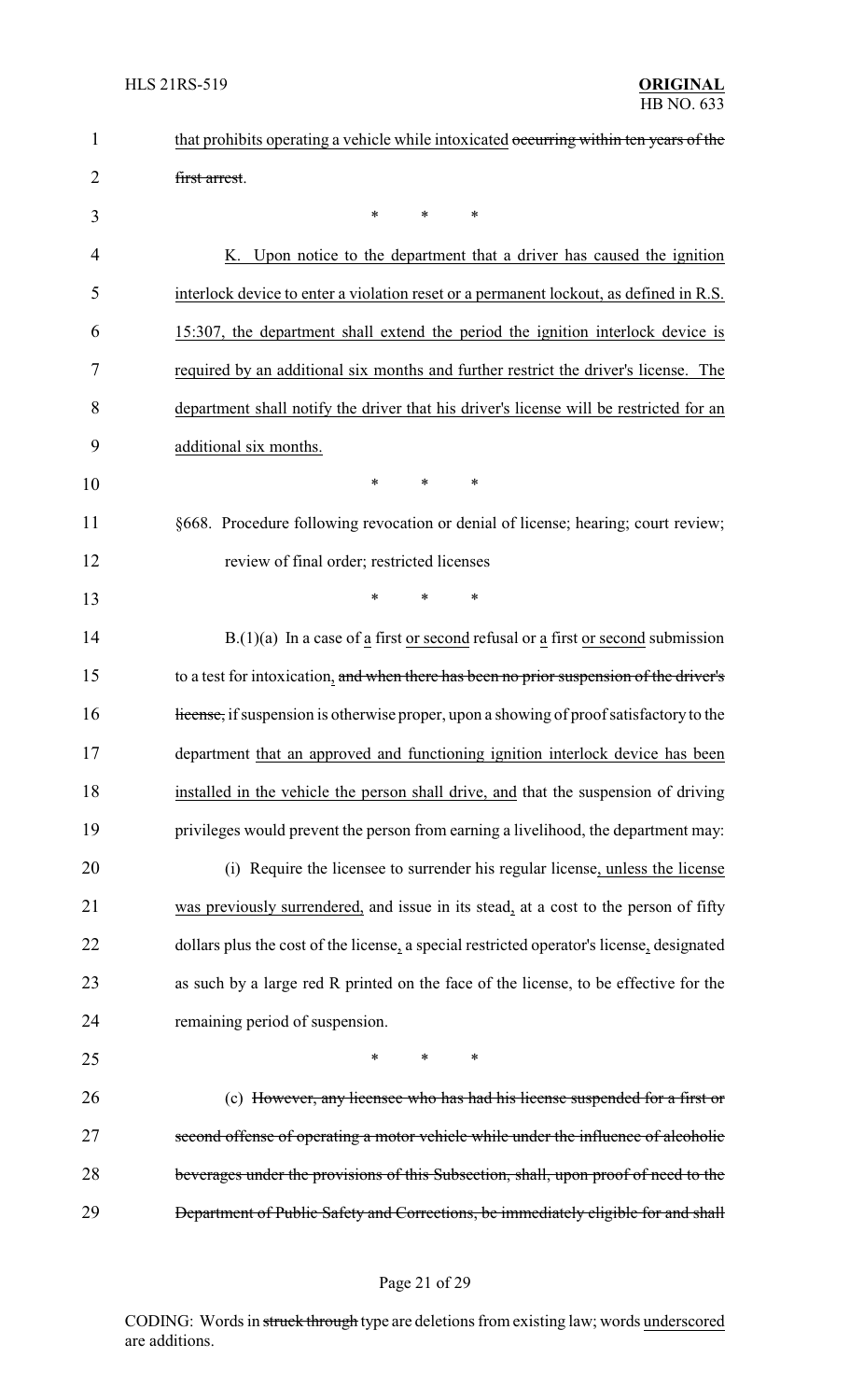be issued an ignition interlock restricted license sufficient to maintain livelihood or 2 allow the licensee to maintain the necessities of life. In the event that the department fails or refuses to issue the restricted driver's license, the district court for the parish in which the licensee resides may issue an order directing the department to issue the ignition interlock restricted license either by ex parte order or after contradictory 6 hearing. (2) However, the department shall immediately cancel and seize the restricted license upon receiving satisfactory evidence of the removal of the ignition interlock device prior to the expiration of the license issued pursuant to this Paragraph, of violation of the restrictions, and no person shall have driving privileges of any kind for a period of six months from the receipt by the department of the cancelled restricted license. No violation of this Section shall occur if the license is reinstated pursuant to R.S. 32:667(H)(1) and (2) prior to the removal of the ignition interlock device. 15 \* \* \*

## DIGEST

The digest printed below was prepared by House Legislative Services. It constitutes no part of the legislative instrument. The keyword, one-liner, abstract, and digest do not constitute part of the law or proof or indicia of legislative intent. [R.S. 1:13(B) and 24:177(E)]

| HB 633 Original | 2021 Regular Session | Wright |
|-----------------|----------------------|--------|
|                 |                      |        |

**Abstract:** Provides relative to ignition interlock devices and maintenance services.

Present law defines "ignition interlock device" as a constant monitoring device that prevents a motor vehicle from being started at any time without first determining the equivalent blood alcohol level of the operator through the taking of a breath sample for testing. The system must be calibrated so that the motor vehicle may not be started if the blood alcohol level of the operator, as measured by the test, reaches a level established by the court, consistent with the rules promulgated by the Dept. of Public Safety and Corrections.

Proposed law modifies present law by providing that the definition for ignition interlock device will be the same definition as set forth in proposed law.

Proposed law requires the ignition interlock device be calibrated for accuracy by using a dry alcohol standard with an alcohol reference value between .020 and .050g/210L.

Proposed law provides procedures for calibration including a three second purge prior to introducing a reference sample into a device if using more than six inches of open tubing, an "as found" check to introduce the sample into the device without an adjustment for accuracy which consists of reference checks with the result of each check being within plus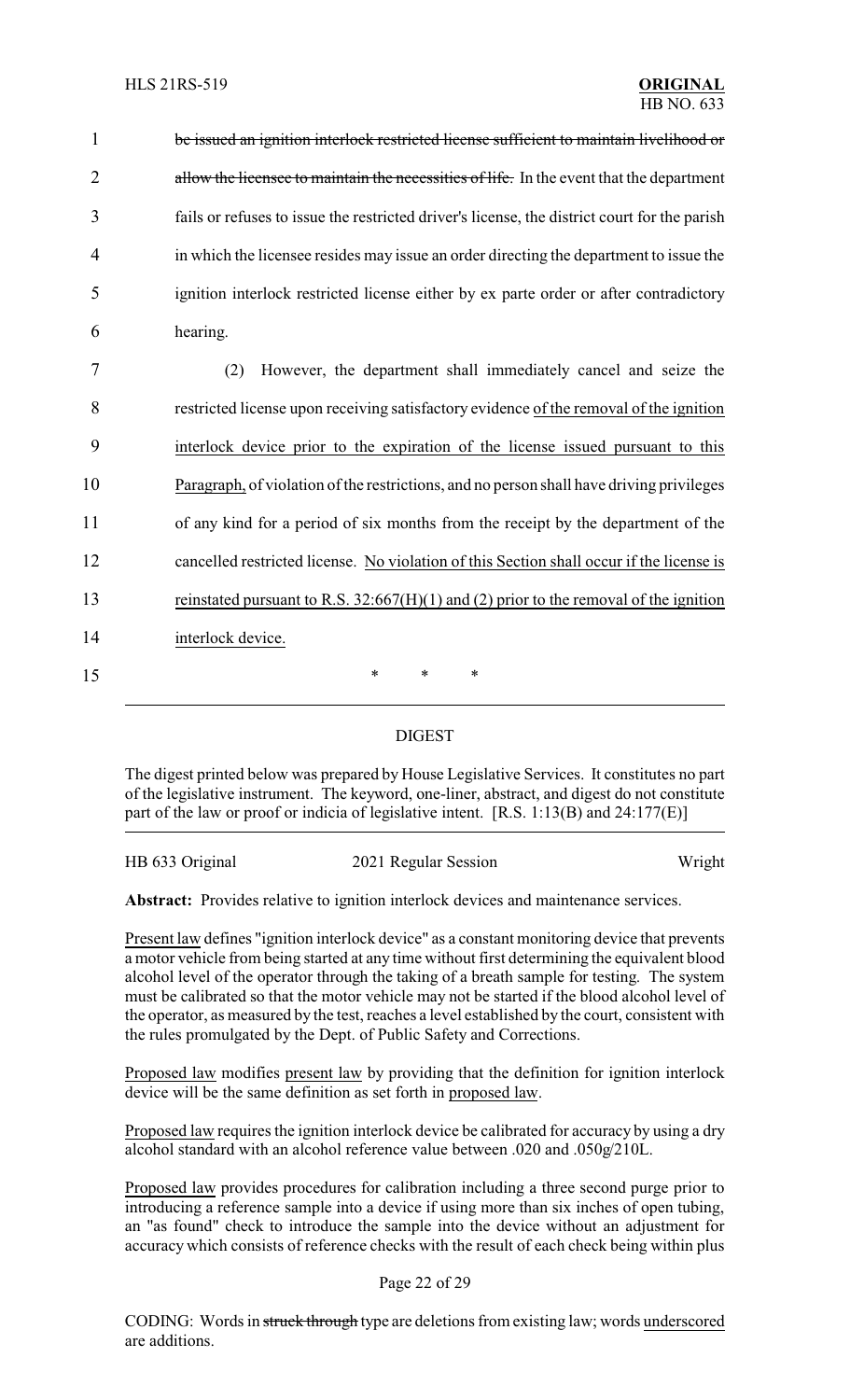or minus 0.005g/210L of the reference value introduced into the device, and a requirement to remove any device that does not pass calibration after adjustment while keeping the serial number of the device on record for three years.

Present law requires the rules and regulations that the secretary sets for the proper approval, installation, and use of ignition interlock devices include but not be limited to requirements that the devices or systems: (1) do not impede the safe operation of the vehicle, (2) correlate with established measures of alcohol impairment, (3) work accurately and reliably in an unsupervised environment, (4) resist tampering and give evidence if tampering is attempted, (5) are difficult to circumvent, (6) minimize inconvenience to a sober user, (7) require a proper, deep lung breath sample or other accurate measure of blood alcohol content equivalence, (8) operate reliably over the range of automobile environments, and (9) are manufactured by a party who will provide product liability insurance and a bond against malfunction of the device.

Proposed law removes the present law requirements and instead mandates the rules and regulations include but are not limited to requiring the devices: (1) are manufactured by a business entity that will provide product liability insurance and a bond against malfunction of the device, (2) are installed in such a manner that it must not interfere with the normal operation of the vehicle after it is started, (3) protects against compromise or circumvention and preserves evidence of such activity, (4) are resistant to tampering, (5) have the ability to work reliably and accurately in an unsupervised environment, (6) are designed to permit a "restart" within three minutes of a stall or when the ignition has been turned off, (7) measure a person's breath-alcohol concentration by the delivery of a deep lung sample directly into the device, (8) prevent operation of the vehicle if the breath-alcohol concentration of the sample introduced into the device exceeds 0.02g of alcohol per 210L of breath, (9) ensure the automatic and complete purge of residual alcohol before allowing subsequent tests, (10) allow a minimum of 1200ml or 1.2L of breath for an acceptable breath sample, (11) require random retests, (12) include a supply of two disposable mouth pieces upon installation, designed to minimize the introduction of saliva into an ignition interlock device, (13) have all primary components, as identified by the Dept. of Public Safety and Corrections, office of state police, applied technology unit, with a unique serial number, which includes, but is not limited to, the storage device, handset, and camera, (14) enter a permanent lockout if the ignition interlock device has not been calibrated and serviced within a period of 35 days subsequent to its installation or last calibration or inspection, whichever occurs first, (15) uniquely identify and record each time the vehicle has a start attempt or is actually started, the results of all tests and retests violations, how long the vehicle was operated, and any indication of circumvention or tampering with the ignition interlock device or tests, (16) on or before January 1, 2021, require a restricted operator to wait five minutes before attempting to start the vehicle a second or third time, and 30 minutes prior to any subsequent attempts to start the vehicle after the initial start failure occurs, (17) visibly indicate to the user or any qualified person that the unit is on, the unit is in need of service or calibration, the passage or failure of the breath alcohol content threshold on the breath sample introduced, and any other indication required by the deptartment, (18) enter into violation reset under certain conditions, (19) if a violation reset occurs, the device must enter into a permanent lockout within five days unless the device is serviced at a mobile or fixed site service center by an ignition interlock technician or calibration technician where it will be calibrated and downloaded, and (20) incorporate a camera that does not distract or impede the driver in any manner from the safe and legal operation of the vehicle.

Proposed law requires a camera be installed on any new ignition interlock device beginning Jan. 1, 2022, and all devices by March 31, 2022.

Proposed law modifies present law by having the device prevent a motor vehicle from operating and requiring it be equipped with a camera capable of recording a digital image of the person using the device.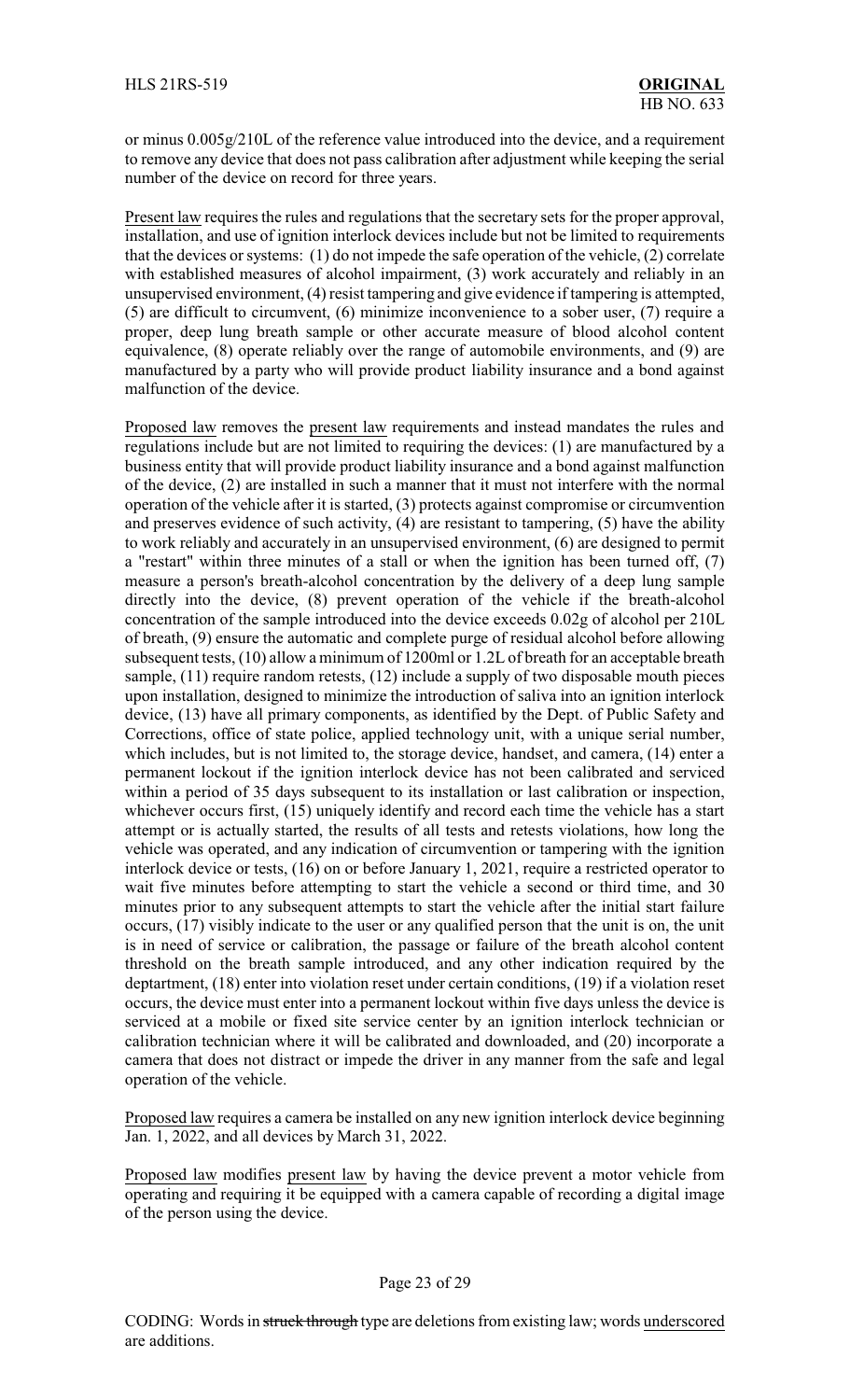Proposed law requires the manufacturer, vendor, ignition interlock technician or calibration technician to notify the originating court, if any, of violation reset conditions within five days of servicing an ignition interlock device.

Proposed law further requires the manufacturer, vendor or ignition interlock technician or calibration technician to provide notification to the Dept. of Public Safety and Corrections, office of motor vehicles, and the Dept. of Public Safety and Corrections, office of state police, applied technology unit in an acceptable electronic format.

Proposed law requires all reports to the originating court, Dept. of Public Safety and Corrections, office of motor vehicles, and the Dept. of Public Safety and Corrections, office of state police, applied technology unit include: (a) the full name, address, and driver's license number of the restricted operator and lessee, (b) the registration number of the motor vehicle in which the ignition interlock device was installed, (c) the unique serial number of the ignition interlock device, and (d) the toll free telephone number of a representative that can explain the report from an ignition interlock device.

Proposed law authorizes the deputy secretary to set and collect nonrefundable fees applicable to the certification, renewal or recertification of ignition interlock devices, service centers, and technicians.

Proposed law further provides the fees must be remitted to the manufacturer, vendor, or service center to the office of state police, applied technology unit on or before the 25th day of each month.

Proposed law requires special costs associated with an installation verification fee or 30 day calibration fee be forwarded on or before the 25th day of each month following their collection to the state treasurer for immediate deposit in the state treasury.

Proposed law requires the treasurer to create a special fund in the state treasury designated as the Public Safety Ignition Interlock Regulation Fund, and to credit an amount equal to the total amount of costs received after compliance with requirements of the Constitution of Louisiana relative to the Bond Security and Redemption Fund.

Proposed law further requires the funds in the Public Safety Ignition Interlock Regulation Fund be used solely to fund activities of the office of state police, applied technology unit, in executing its responsibilities in the regulation of ignition interlock devices, service centers and technicians.

Proposed law requires the Dept. of Public Safety and Corrections, office of state police to provide standards for the certification, installation, repair, maintenance, monitoring, inspection, and removal of ignition interlock devices in accordance with present law.

Proposed law requires a manufacturer or vendor to notify affected customers of any changes in their service agreement during any suspension or revocation period as a result of an ignition interlock device technician that is found to be out of compliance.

Proposed law grants an ignition interlock device technician the right to an administrative hearing pursuant to present law to contest the suspension or revocation, or both. Proposed law further provides standards for requesting a hearing, hearing procedure, and evidence.

Proposed law requires an ignition interlock device to employ: (a) fuel cell technology, specific for alcohols, (b) other alcohol specific technology approved by the Dept. of Public Safety and Corrections, office of state police, applied technology unit, which meets present law federal standards, (c) technology capable of taking a photograph identifying the user providing the breath sample and recording the time the breath sample was provided, and (d) technology capable of providing the global positioning coordinates at the time of each rolling retest refusal or circumvention when required by the originating court, the Dept. of

### Page 24 of 29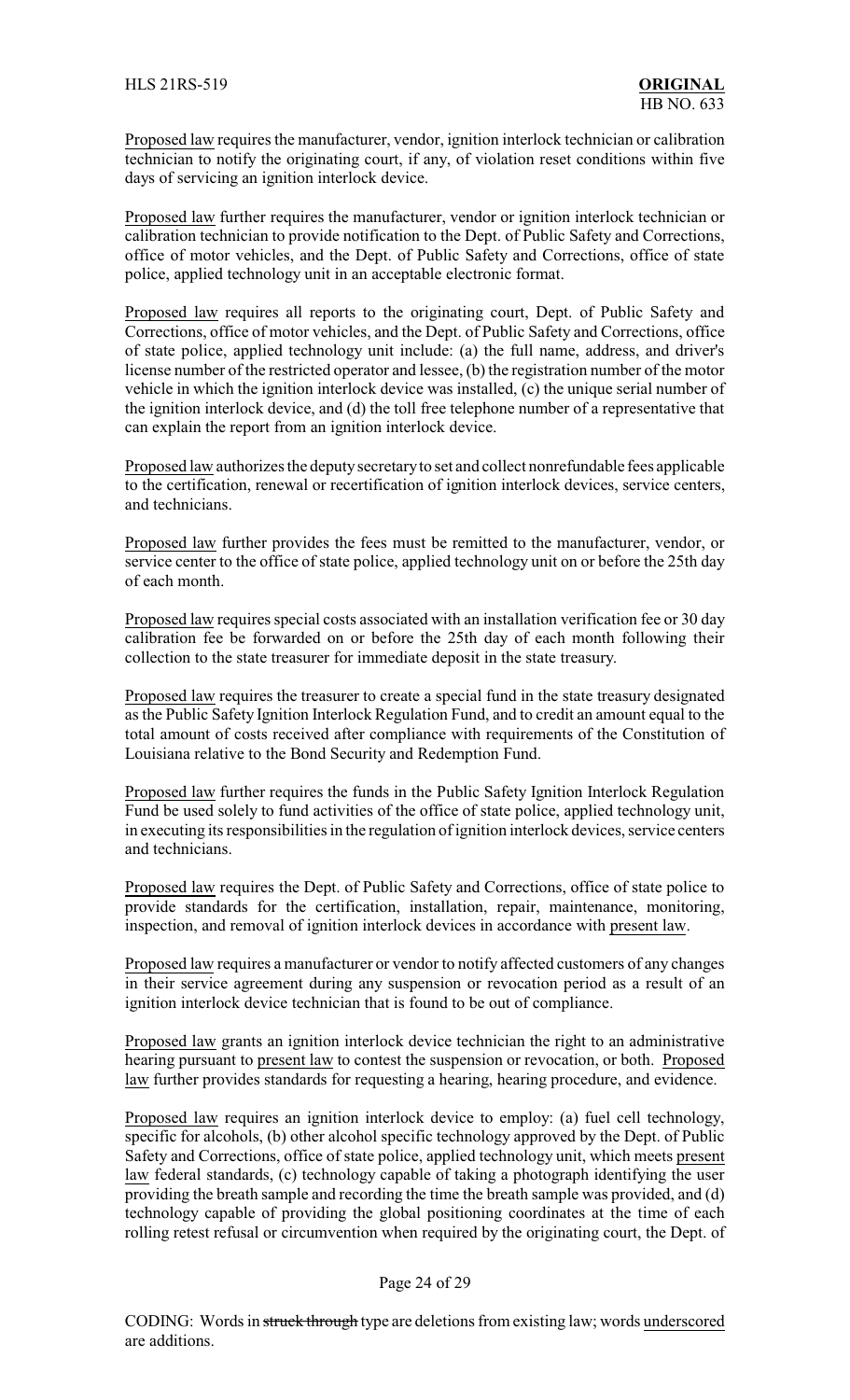Public Safety and Corrections, office of motor vehicles, or office state police, applied technology unit.

Proposed law requires an ignition interlock device meet or exceed the minimum test standards according to rules adopted by the office of state police, applied technology unit, and be maintained in accordance with the rules and standards adopted by the office of state police.

Proposed law requires the Dept. of Public Safety and Corrections, office of state police to provide standards and monitor compliance for ignition interlock affordability plans for individuals.

Proposed law provides that economic hardship is defined as an individual that is eligible for Supplemental Nutrition Assistance Program (SNAP) or Medicaid. Proposed law further provides that individuals that meet the economic standard will not be required to pay more than 50% of the assessed fees.

Proposed law provides that individuals that meet the economic hardship standard are responsible for any optional services an individual elects, fees related to any violation reset or permanent lockout as defined in present law, state mandated fees, and any costs related to damaged, missing or unreturned equipment and recovery of such equipment.

Proposed law provides that individuals become eligible for the affordability plan on the date that the individual provides the ignition interlock manufacturer or ignition interlock service center acceptable documentation verifying that the individual meets the standard for economic hardship.

Proposed law prevents an ignition interlock manufacturer or ignition interlock service center from refusing service to an individual that has demonstrated eligibility for the affordability plan in accordance with this proposed law.

Proposed law grants an individual who feels that they have been refused service after providing the documentation required under proposed law the right to file a complaint with the office of state police, applied technology unit. Proposed law further provides that all complaints must be investigated within 30 days of receipt of the complaint.

Proposed law provides that if the investigation substantiates the refusal of service, the office of state police, applied technology unit, may issue a warning, suspension, or revocation of the certification for the ignition interlock manufacturer or service center based on the facts of the investigation and history of similar complaints related to manufacturer or service center.

Present law provides that the court may require any person placed on probation as provided for in present law (R.S. 14:98(B)) and must require any person placed on probation as provided in present law (R.S. 14:98(C)) not operate a motor vehicle during the period of probation unless the vehicle is equipped with a functioning ignition interlock device.

Present law provides that if an offender has a blood alcohol concentration of 0.20 percent or more by body weight on a first offense DWI, the offender must be issued a restricted driver's license for a two-year period and be required to have an ignition interlock device installed on his vehicle for the first 12 months of the two-year period.

Proposed law modifies present law by lowering the blood alcohol concentration threshold to 0.15 percent or more by body weight and requiring the ignition interlock device be installed for the entire two-year period.

Present law further provides that if an offender has a blood alcohol concentration of 0.20 percent or more by body weight on a second offense DWI, the offender must be issued a

## Page 25 of 29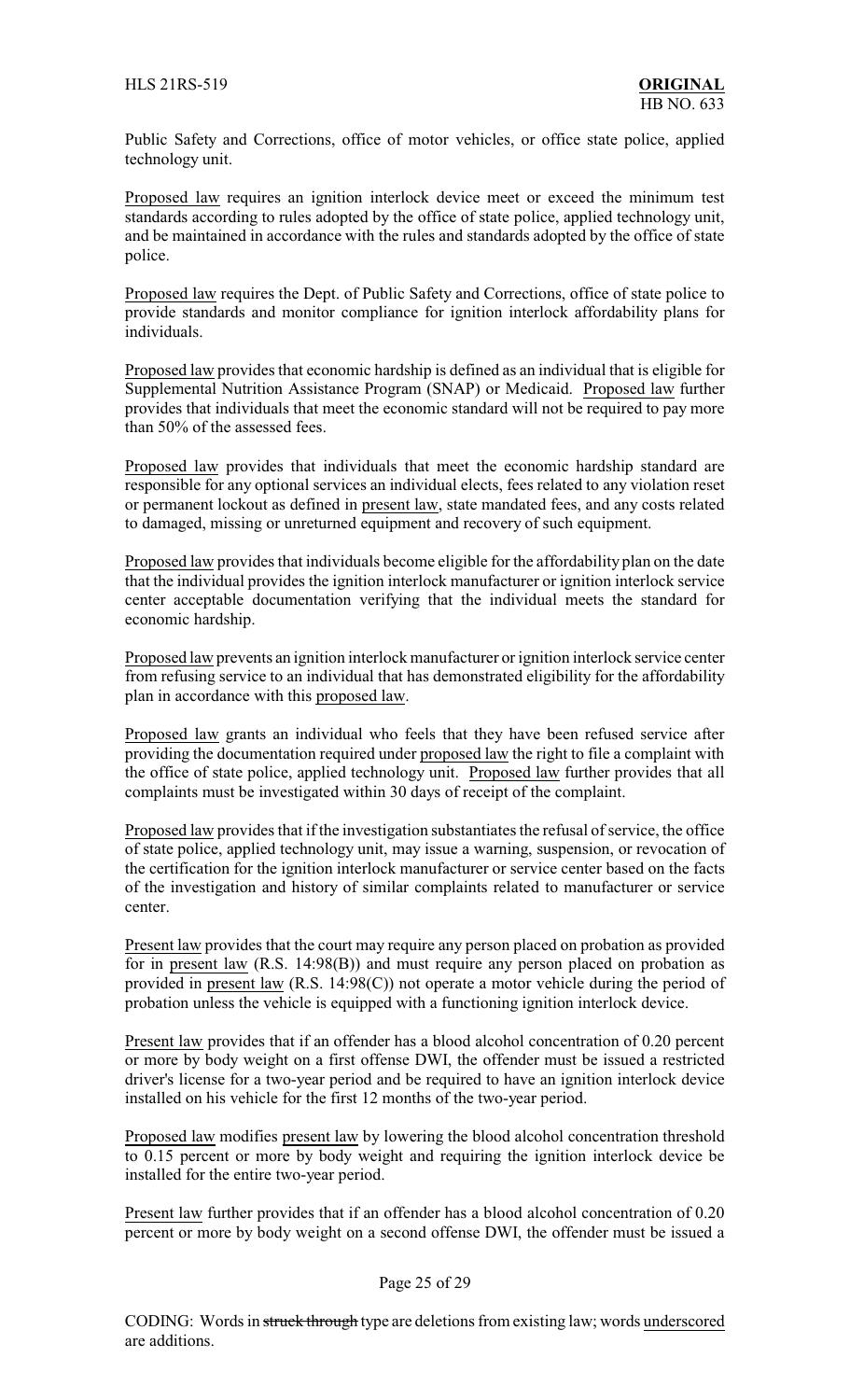restricted driver's license for a four-year period and be required to have an ignition interlock device installed on his vehicle during the first three years of the four-year period.

Proposed law modifies present law by lowering the blood alcohol concentration threshold to 0.15 percent or more by body weight and requiring the ignition interlock device be installed for the entire four-year period.

Present law authorizes an individual who installs a Dept. of Public Safety and Corrections approved ignition interlock device as a requirement of bail, a part of a pre-trial diversion program, or a term of a suspended or deferred sentence as provided in present law, for an offense involving the operation of a motor vehicle under the influence of alcohol, drugs, or both, and was arrested or subsequently convicted of such an offense, to receive credit towards suspension time or any reinstatement requirement that may be imposed if any of the following occurs:

- (1) The installation and monitoring of the ignition interlock device is reported to the Dept. of Public Safety and Corrections by the manufacturer in accordance with present law.
- (2) The individual whose driving privilege is restricted appears at an office of motor vehicle field office and is issued a renewed or duplicate driver's license that contains a restriction code indicating that any vehicle operated by the individual must be equipped with an ignition interlock device.

Present law prohibits an individual from receiving credit towards suspension time or any reinstatement requirement if the manufacturer reports to the Dept. of Public Safety and Corrections that any combination of two of the following violations have occurred in a onemonth period, including any repeat violation of the same type:

- (1) Tampering with the device.
- (2) Circumventing the device.
- (3) Failure to bring the ignition interlock device in for required service.
- (4) Failure to take or pass a re-test.
- (5) Failure to pass a breath test.
- (6) Use of the emergency override feature without justification.
- (7) Unauthorized removal of the device.

Proposed law modifies present law to prohibit an individual from receiving credit towards suspension time or any reinstatement requirement if the manufacturer reports to the Dept. of Public Safety and Corrections that any of the following violations have occurred once during the period of installation:

- (1) The restricted operator fails to have the ignition interlock device serviced within the time period prescribed in present law.
- (2) The device has recorded any, or a combination, of the following three or more times in a 30 day period:
- (a) A random retest fail or skip.
- (b) An initial start failure before starting the vehicle unless a second breath test below the alcohol limit is recorded within 10 minutes of the initial start failure.

## Page 26 of 29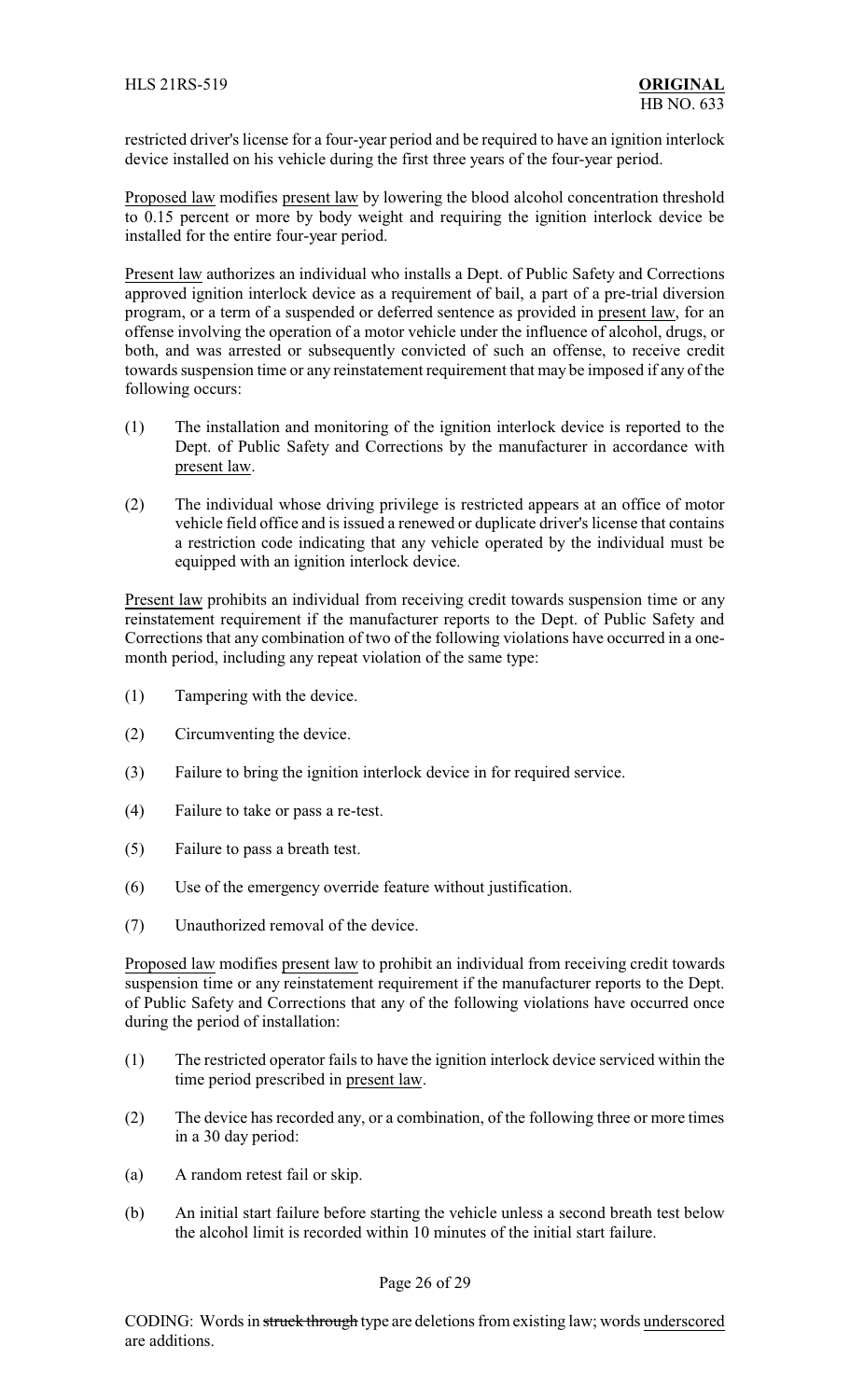Present law prohibits an individual from receiving credit towards suspension time or any reinstatement requirement if the individual is charged or arrested for any offense involving the operation of a motor vehicle while under the influence of alcohol, drugs, or both, during the period in which the individual is required to have an ignition interlock device as a requirement of bail, a part of a pre-trial diversion program, or a term of a suspended or deferred sentence as provided in present law.

Present law provides that upon a first conviction or a plea of guilty or no contest and the offender has a blood alcohol concentration of 0.20 percent or more by body weight, the offender must have his driver's license suspended for two years, receive a restricted driver's license for the entire period after proving that he has an ignition interlock device installed on his vehicle, which must remain installed for the first 12 months of the two-year period.

Proposed law modifies present law by lowering the blood alcohol concentration threshold to 0.15 percent or more by body weight and requiring the ignition interlock device be installed for the entire two-year period.

Present law further provides that upon a second conviction or a plea of guilty or no contest and the offender has a blood alcohol concentration of 0.20 percent or more by body weight, the offender must have his driver's license suspended for four years, receive a restricted driver's license after the first 45 days of the four-year suspension after proving that he has an ignition interlock device installed on his vehicle, which must remain installed for the first three years of the four-year period.

Proposed law modifies present law by lowering the blood alcohol concentration threshold to 0.15 percent or more by body weight and requiring the ignition interlock device be installed for the entire four-year period.

Present law grants eligibility for a restricted driver's license to any licensee who has had their license suspended for a DWI violation after a period of 12 months upon proof that his vehicle is equipped with an ignition interlock device. Proposed law requires the device remain on the vehicle for six months after issuance of the restricted driver's license.

Proposed law modifies present law by eliminating the 12 month waiting period for the restricted driver's license and requires the device remain on the vehicle for 12 months after issuance of the restricted driver's license.

Present law provides that on or after September 30, 2003, if a person has submitted to a breath alcohol concentration test and the test results show a blood alcohol level of 0.08 percent or above by weight, his driving privileges will be suspended for 90 days from the date of suspension on first offense violation, without eligibility for a hardship license for the first 30 days, and for 365 days from the date of suspension, without eligibility for a hardship license, on second and subsequent violations occurring within five years of the first offense.

Proposed law modifies present law by removing the enacting date, increasing the suspension for a first offense from 90 days to 180 days, removing the provision disallowing a person eligibility for a hardship license.

Present law provides that if a person has submitted to a breath alcohol concentration test and the test results show a blood alcohol level of 0.20 percent or above by weight, his driving privileges will be suspended for two years on a first offense violation and for four years on a second offense violation.

Proposed law modifies present law by lowering the blood alcohol concentration threshold to 0.15 percent or more by body weight.

Present law provides that any licensee whose license has been suspended for a first or second DWI offense and either refused to submit to the test or submitted to the test and the test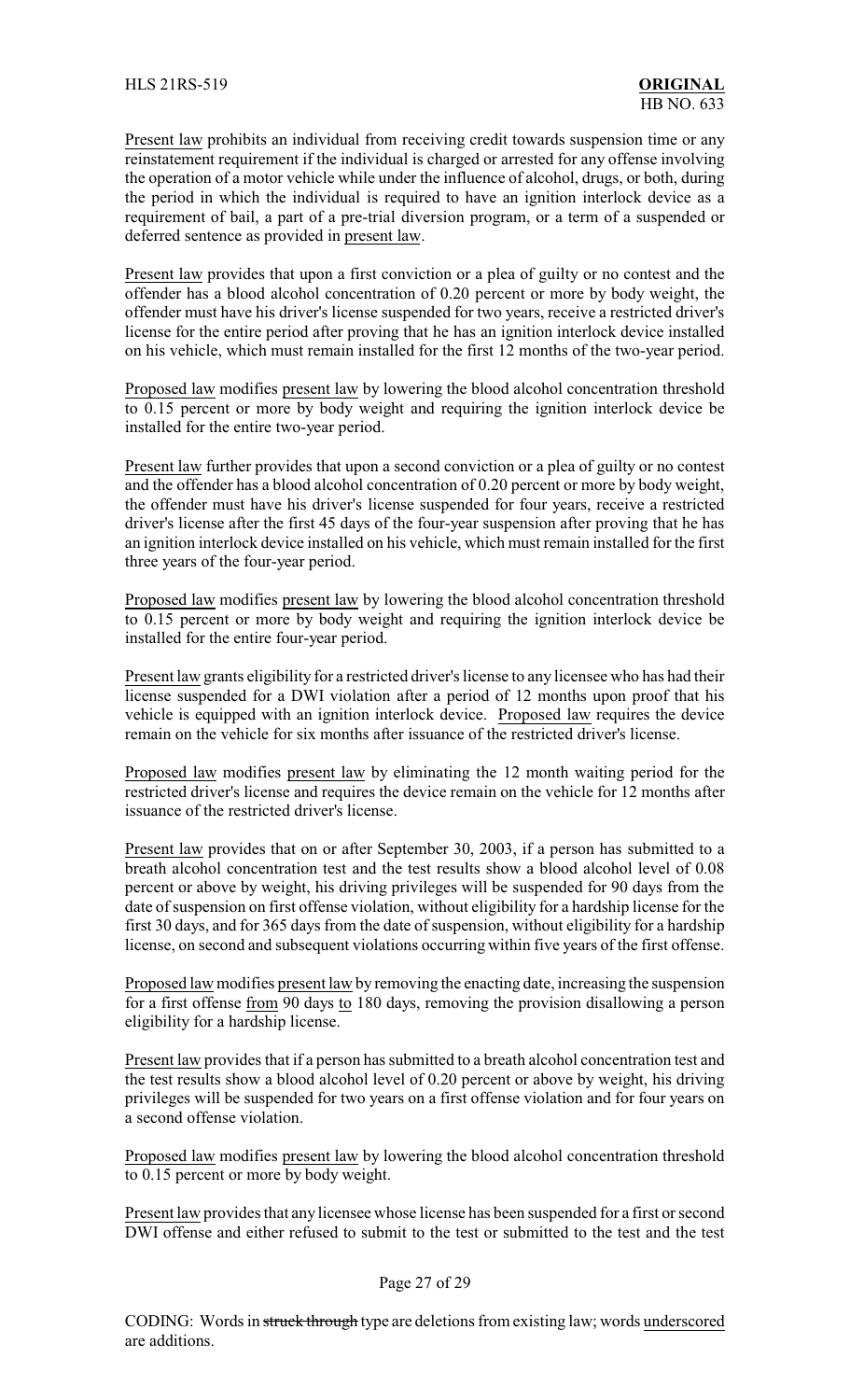showed a blood alcohol level of less than 0.20 percent must, upon proof that his motor vehicle has been equipped with a functioning ignition interlock device, be immediately granted a restricted license.

Proposed law modifies present law by lowering the blood alcohol concentration threshold to 0.15 percent or more by body weight.

Present law provides that if a person has submitted to the test as a result of a first violation and the test results show a blood alcohol level of 0.20 percent or above by weight, he will be eligible for a hardship license during the entire period of the imposed two-year suspension after he shows proof that his motor vehicle is equipped with an ignition interlock device, which must remain installed on his motor vehicle during the first 12 month period of his driver's license suspension.

Proposed law modifies present law by lowering the blood alcohol concentration threshold to 0.15 percent or more by body weight and requiring the device be installed for the entire period of suspension.

Present law provides that if a person has submitted to the test as a result of a second violation and the test results show a blood alcohol level of 0.20 percent or above by weight, he will be eligible for a hardship license during the entire four-year period of the suspension after he shows proof that his motor vehicle is been equipped with an ignition interlock device, which must remain installed on his motor vehicle during the first three-years of the four-year suspension.

Proposed law modifies present law by lowering the blood alcohol concentration threshold to 0.15 percent or more by body weight and requiring the device be installed for the entire period of suspension.

Present law provides that any person who has refused to submit to an approved chemical test for intoxication, after being requested to do so, for a second DWI arrest and whose driver's license has been suspended in accordance with law must have an ignition interlock device installed in their motor vehicle.

Proposed law modifies present law by extending this requirement to first, third, or subsequent arrests for DWI violations.

Present law provides that any person who has submitted to an approved chemical test for intoxication where the results indicate a blood alcohol level of 0.08 percent or above and whose driver's license has been suspended in accordance with law for an arrest occurring within 10 years of the first arrest must have an ignition interlock device installed in their motor vehicle.

Proposed law removes the 10 year exception for a first time offender and modifies present law by requiring the arrest be made for a violation of present law (R.S. 14.98, 14.98.6, or 98.6) or a parish or municipal ordinance.

Proposed law provides that upon notice to the department that a driver has caused the ignition interlock device to enter a violation reset or a permanent lockout, the department must extend the period the ignition interlock device is required by an additional six months and further restrict the driver's license. Proposed law further requires the department to notify the driver that his driver's license will be restricted for an additional six months.

Present law provides that in a case of first refusal or first submission to a test for intoxication and when there has been no prior suspension of the driver's license, if suspension is otherwise proper, upon proving to the dept. that the suspension of driving privileges would prevent the person from earning a livelihood, the dept. may require the licensee to surrender